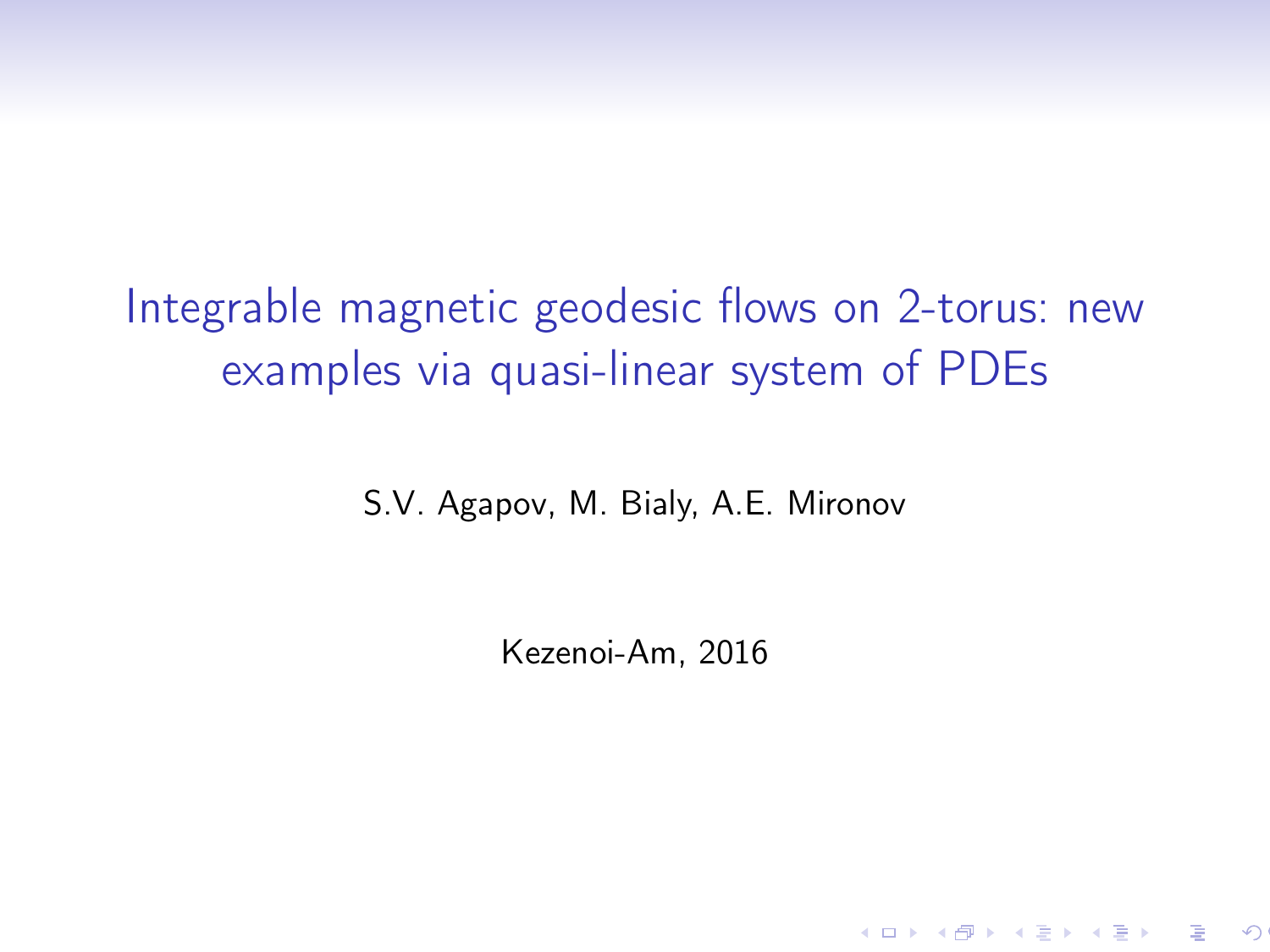# Contents

- Non-existence of non-trivial global solutions (smooth periodic) of quasi-linear systems: Hopf equations, model of non-linear elasticity, geodesic flows on 2-torus in elliptic domains
- Existence of non-trivial global solutions (smooth periodic) of quasi-linear systems: weakly non-linear systems, magnetic geodesic flows on 2-torus on one energy level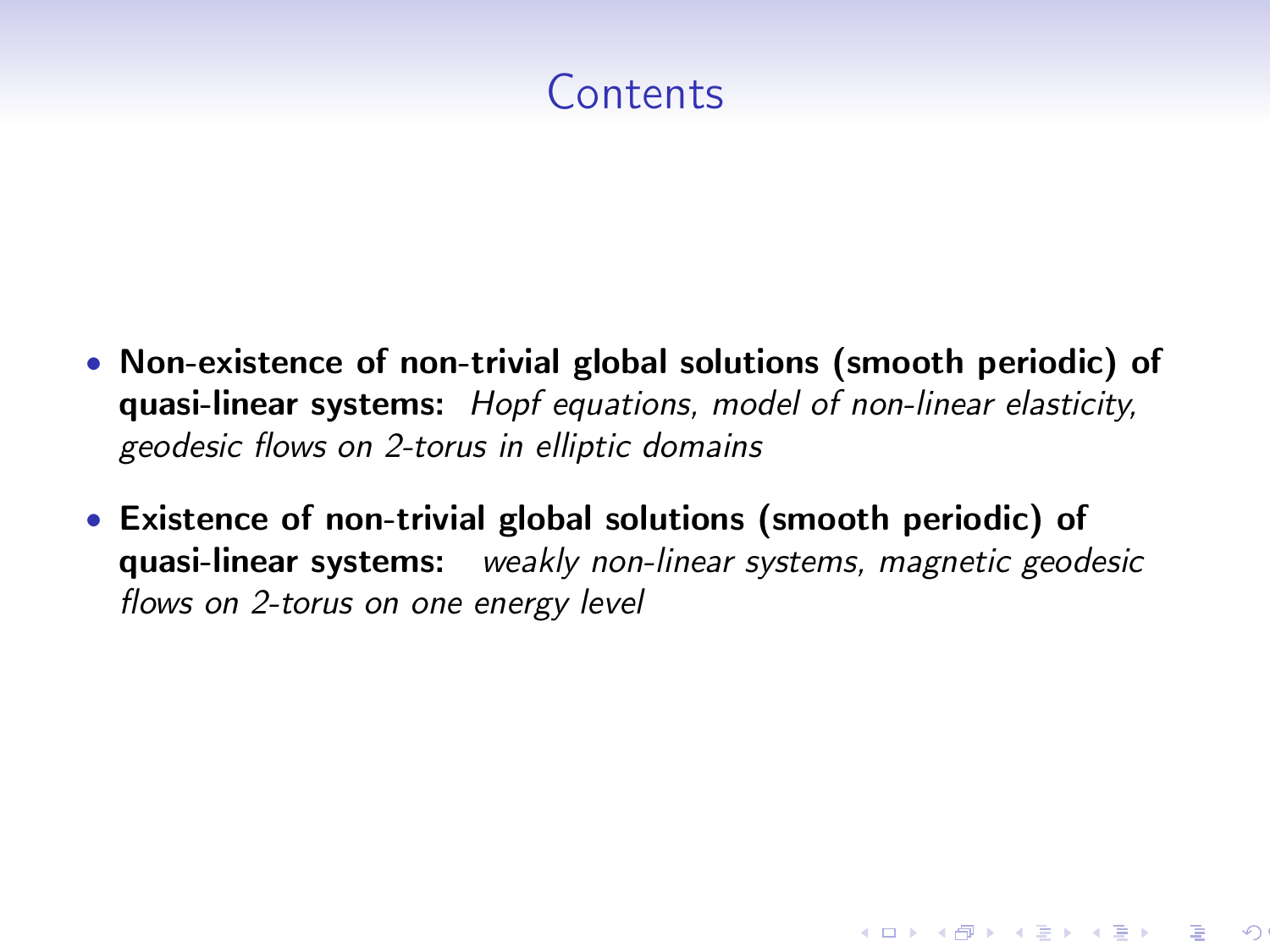# Quasi-linear PDEs

Quasi-linear systems of the form

$$
A(U)U(x) + B(U)U_y = 0,
$$
  

$$
U_t = A(U)U_x, \qquad U = (u_1, \dots, u_n)^T
$$

K ロ K イ団 K K モ K K モ K シ ( ヨート K H )

appears in such areas like

- gas-dynamics
- non-linear elasticity
- integrable geodesic flows on 2-torus

and many others.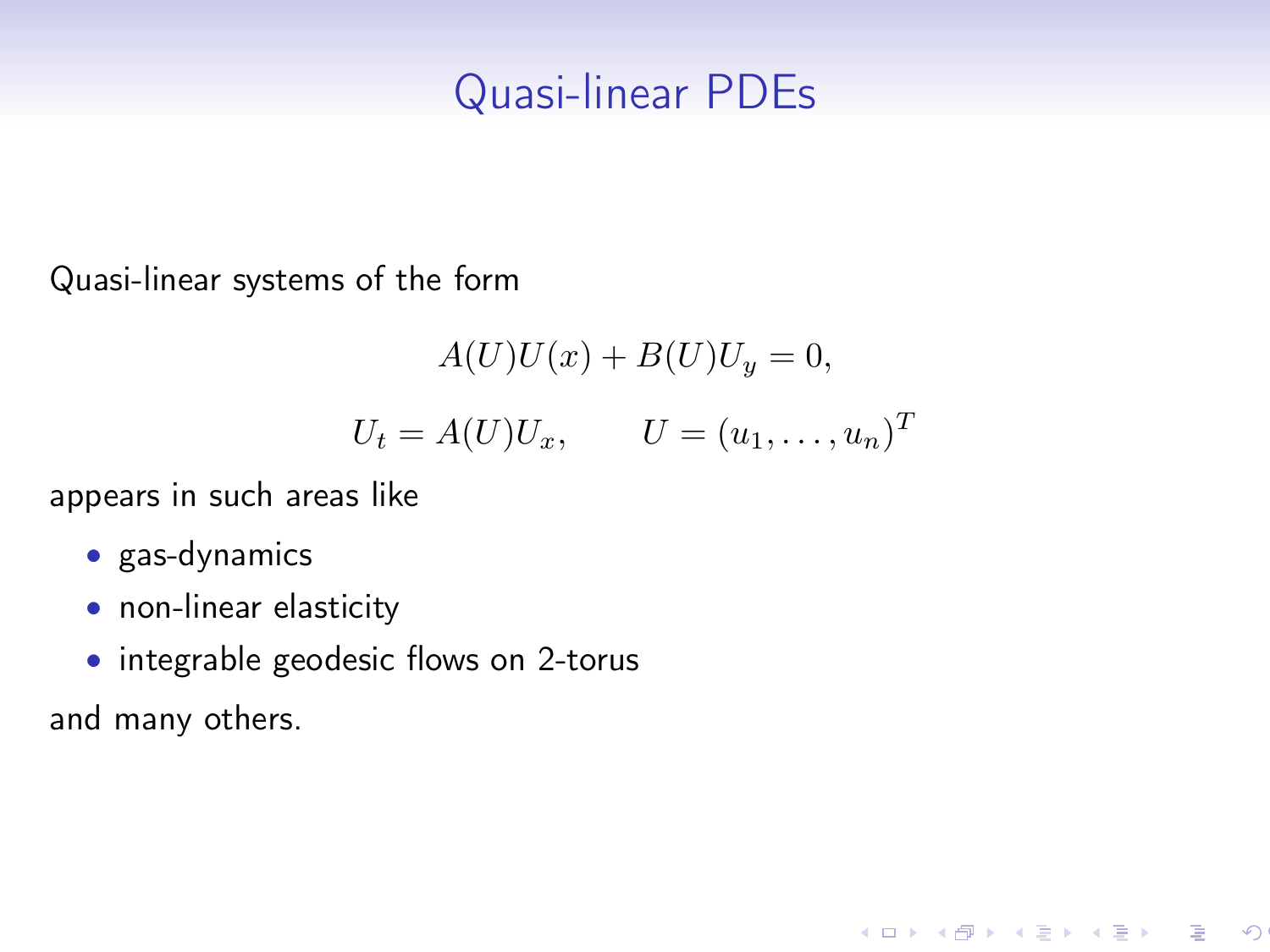# Hopf equation

Consider the following equation  $u_t + uu_x = 0$ . The solution of the Cauchy problem  $u|_{t=0} = g(x)$  is given by the implicit formula

$$
u(x,t) = g(x - ut).
$$

It follows from this formula that the higher any point is placed, the faster it is.

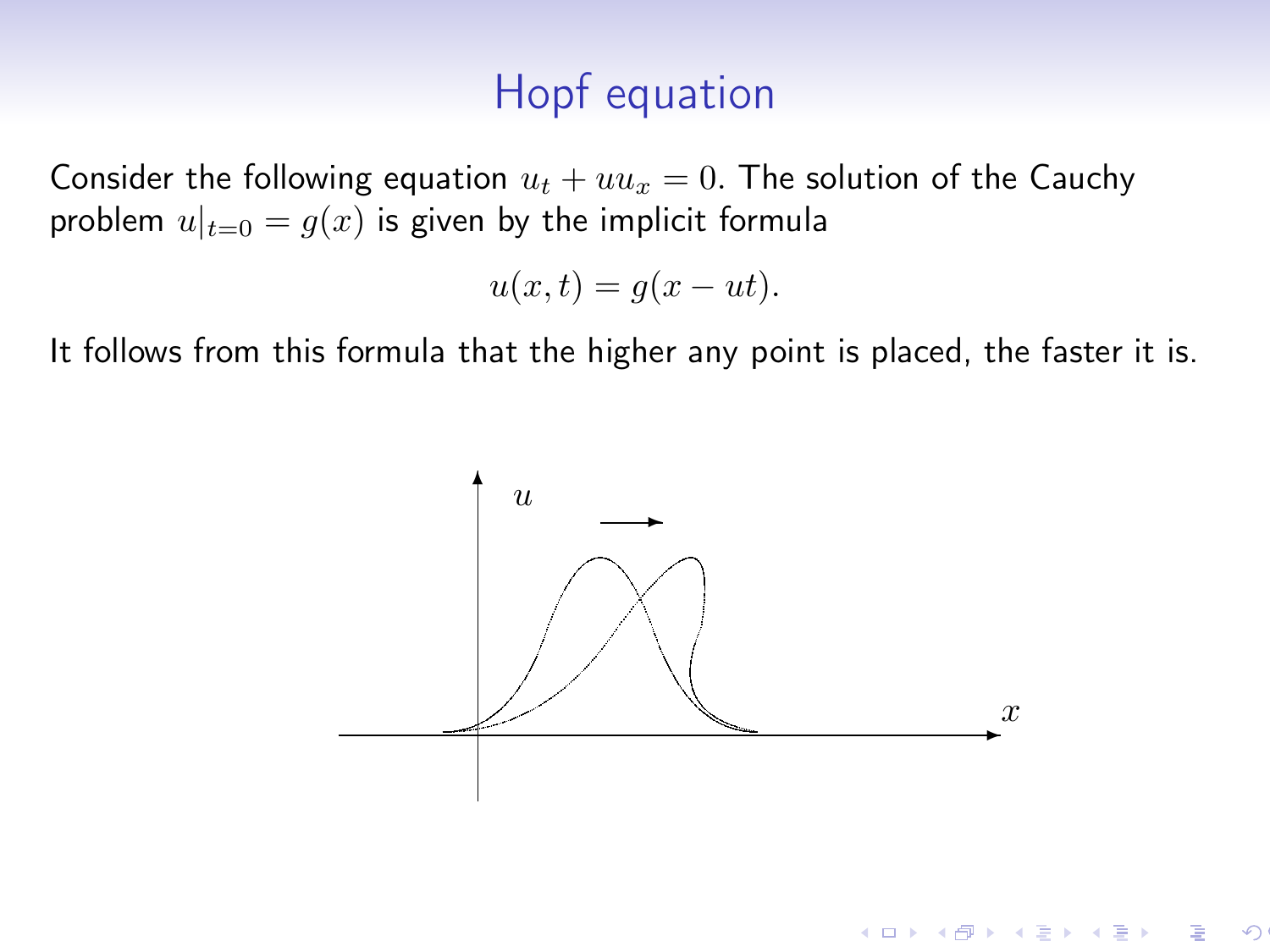Consider the following equation:

$$
u_{tt} + (\sigma(u))_{xx} = 0, \qquad u(t, x + 1) = u(t, x). \tag{1}
$$

It can be viewed as a compatibility condition of the quasi-linear system of the form:

$$
u_t = -v_x,
$$
  

$$
v_t = (\sigma(u))_x.
$$
 (2)

K ロ X K @ X K 할 X K 할 X ( 할 ) ④

Two following cases shall be considered: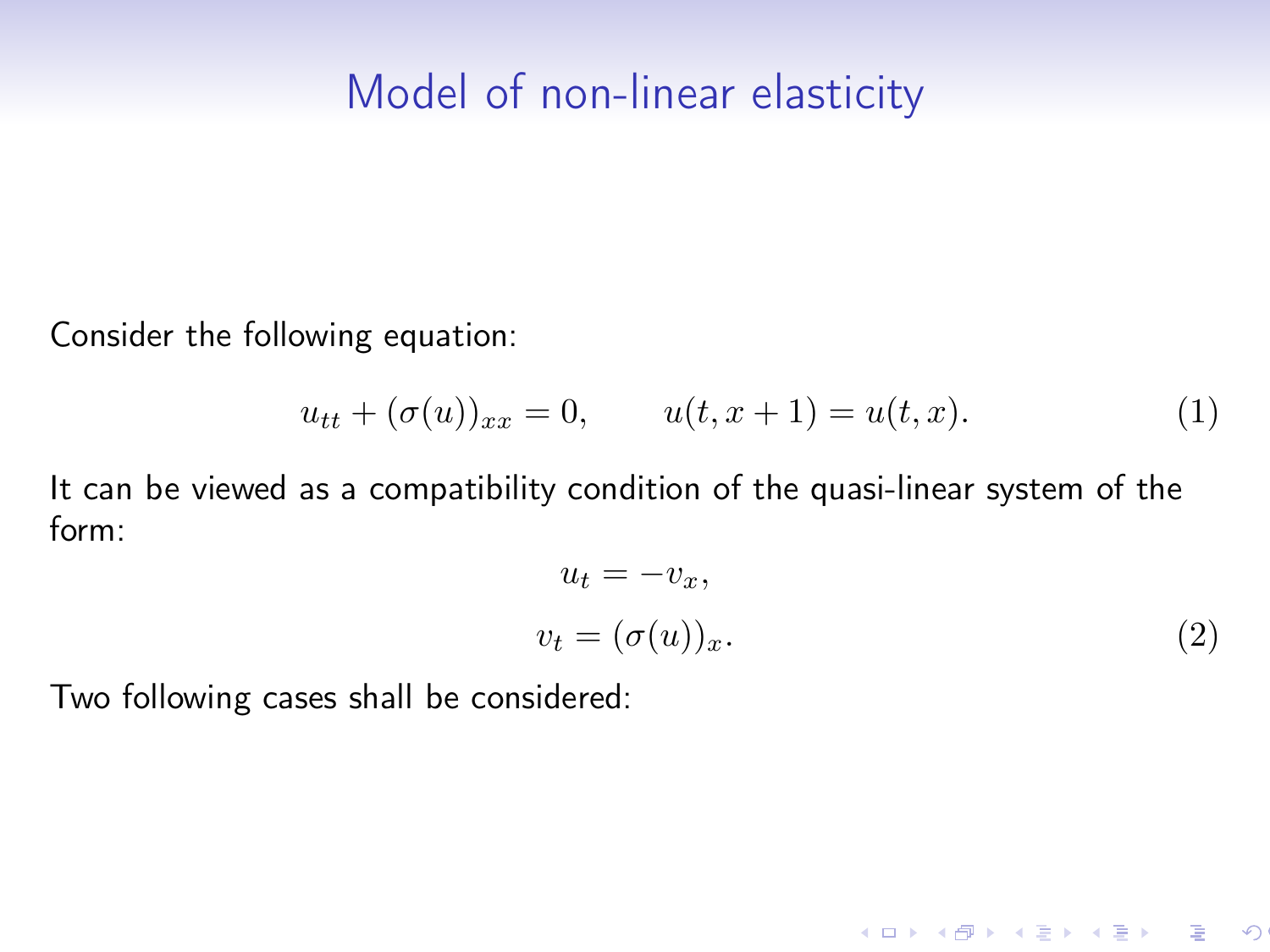In the partial case  $\sigma = \frac{u^2}{2}$  $\frac{1}{2}$  the relation with geodesic flow is as follows. Consider the Hamiltonian system

$$
\frac{dx}{dt} = \frac{\partial H}{\partial p}, \qquad \frac{dp}{dt} = -\frac{\partial H}{\partial x}.
$$

with  $H = \frac{1}{2}p^2 + u(t, x)$ . Let  $F = \frac{1}{3}p^3 + up + v$ . Then the condition that  $F$  is the first integral is equivalent to the system (2).

Theorem (V.V. Kozlov) If  $u(x, t)$  is doubly–periodic trigonometric polynomial then u is constant.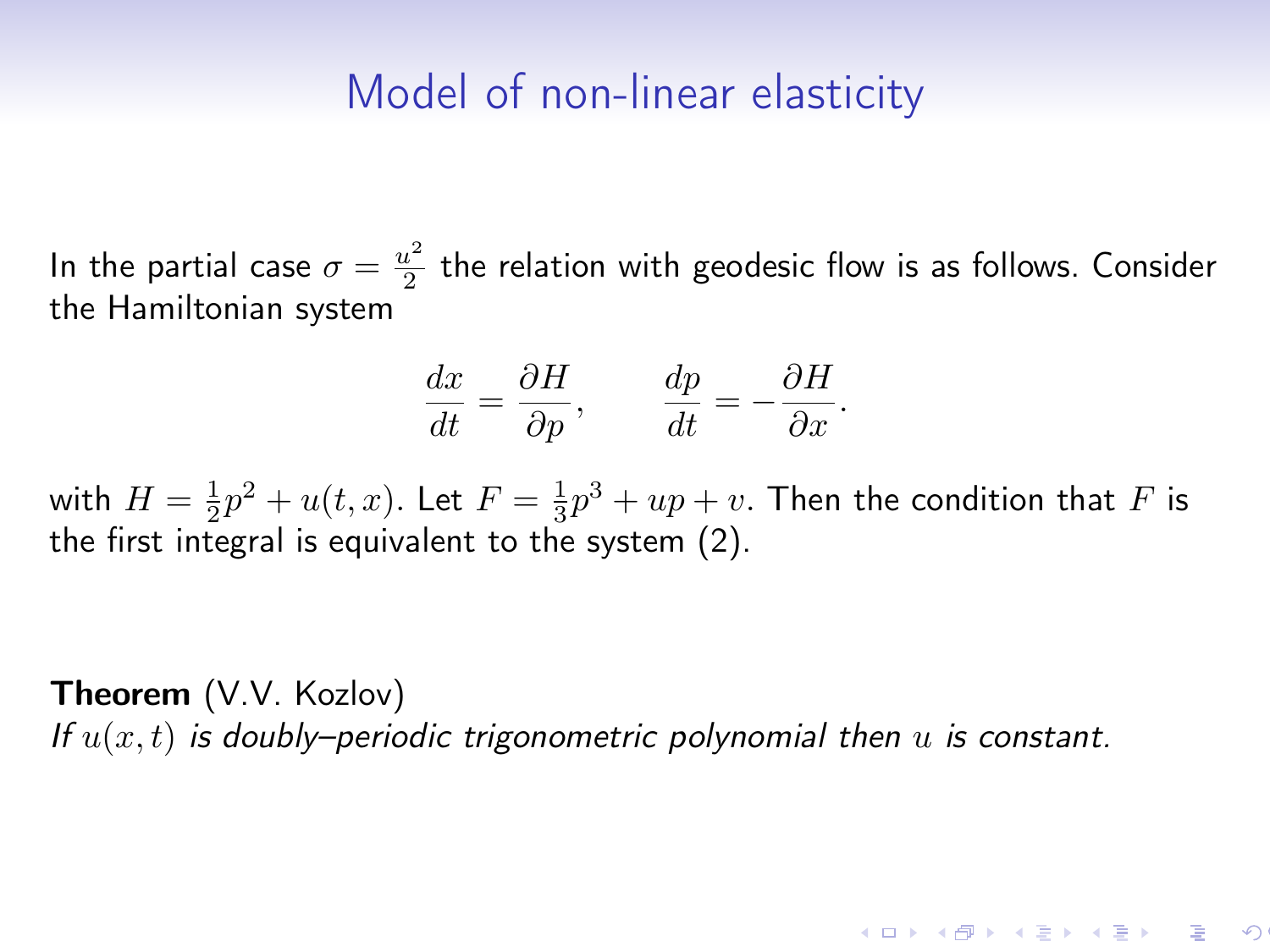Theorem (Bialy, M.) If the function  $\sigma(u)$  is either of quadratic-like or cubic-like type, then any  $C^2$ -solution  $\left( u(t,x),v(t,x) \right)$  of the system (2) defined on the half-cylinder  $[t_0, +\infty) \times \mathbb{S}^1$  so that

 $u(t, x + 1) = u(t, x), \qquad v(t, x + 1) = v(t, x), \qquad t > t_0,$ 

which has initial values in the Hyperbolic region  $U_h = \{u < \alpha\} \cup \{u > \beta\}$  must be constant.

Theorem (Bialy, M.)

If the function  $\sigma(u)$  is either of quadratic-like or cubic-like type, then any  $C^2$ -solution  $(u(t, x), v(t, x))$  of the system (2) defined on the whole cylinder  $\mathbb{R} \times \mathbb{S}^1$  so that

$$
u(t, x + 1) = u(t, x), \qquad v(t, x + 1) = v(t, x)
$$

must be constant.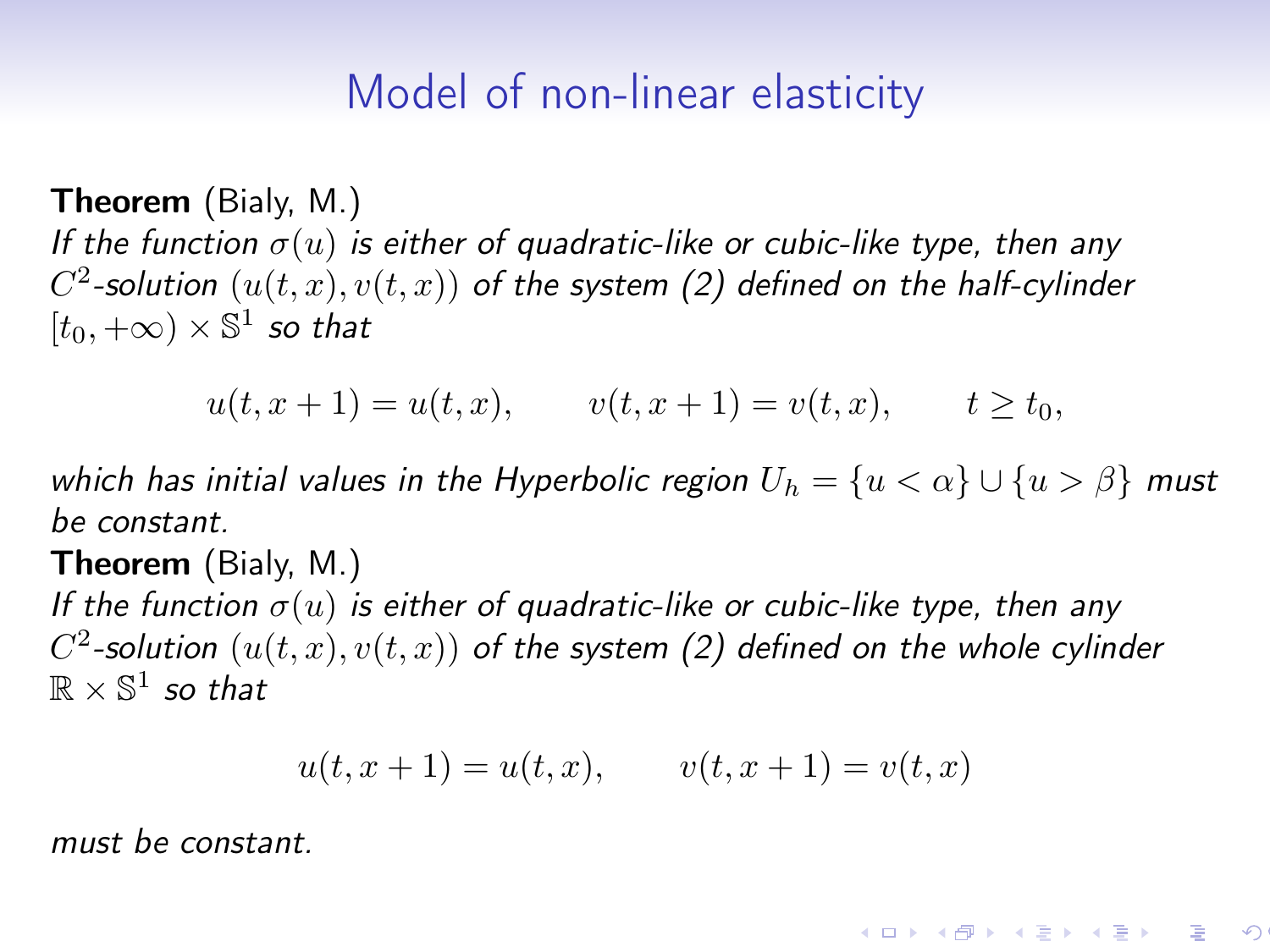These theorems follow from the following facts. The system (2) can be written in the form:

$$
\begin{pmatrix} u \\ v \end{pmatrix}_t + A(u, v) \begin{pmatrix} u \\ v \end{pmatrix}_x = 0, \qquad A = \begin{pmatrix} 0 & 1 \\ -\sigma'(u) & 0 \end{pmatrix}.
$$

In the hyperbolic region  $U_h$  the matrix A has two real distinct eigenvalues:

$$
\lambda_1 = \sqrt{-\sigma'(u)}, \qquad \lambda_2 = -\sqrt{-\sigma'(u)}.
$$

Riemannian invariants have the form:

$$
r_1 = v - \int_u^{\alpha} \sqrt{-\sigma'(u)} du, \qquad r_2 = v + \int_u^{\alpha} \sqrt{-\sigma'(u)} du,
$$

$$
(r_i)_t + \lambda_i(r_i)_x = 0, \qquad i = 1, 2.
$$

 $\infty$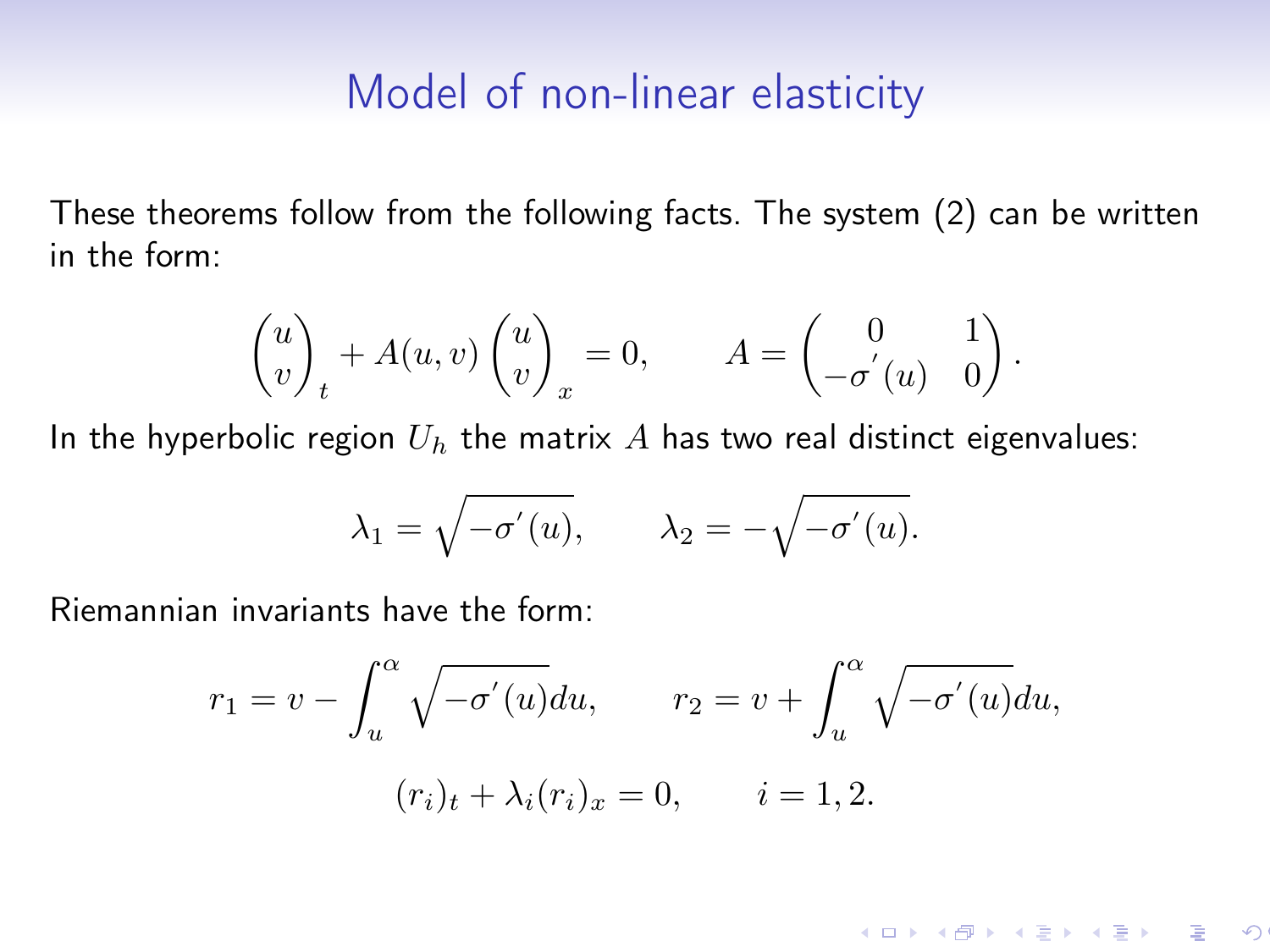The crucial fact here is that both eigenvalues are genuinely non-linear in  $U_h$  by the formulas:

$$
(\lambda_1)_{r_1} = (\lambda_2)_{r_2} = \frac{\sigma''(u)}{4\sigma'(u)} \neq 0.
$$

Along characteristics we get the following Riccati equations:

$$
L_{v_1}(z_1) + kz_1^2 = 0, \qquad L_{v_2}(z_2) + kz_2^2 = 0,
$$

where

$$
z_1 = (r_1)_x(-\sigma'(u))^{\frac{1}{4}}, \quad z_2 = (r_2)_x(-\sigma'(u))^{\frac{1}{4}}, \quad k = -\frac{\sigma''}{4(-\sigma'(u))^{\frac{5}{4}}}
$$

and

$$
L_{v_1} = \partial_t + \lambda_1 \partial_x, \quad L_{v_2} = \partial_t + \lambda_2 \partial_x
$$

in what follows non-existence of periodic non-constant solutions.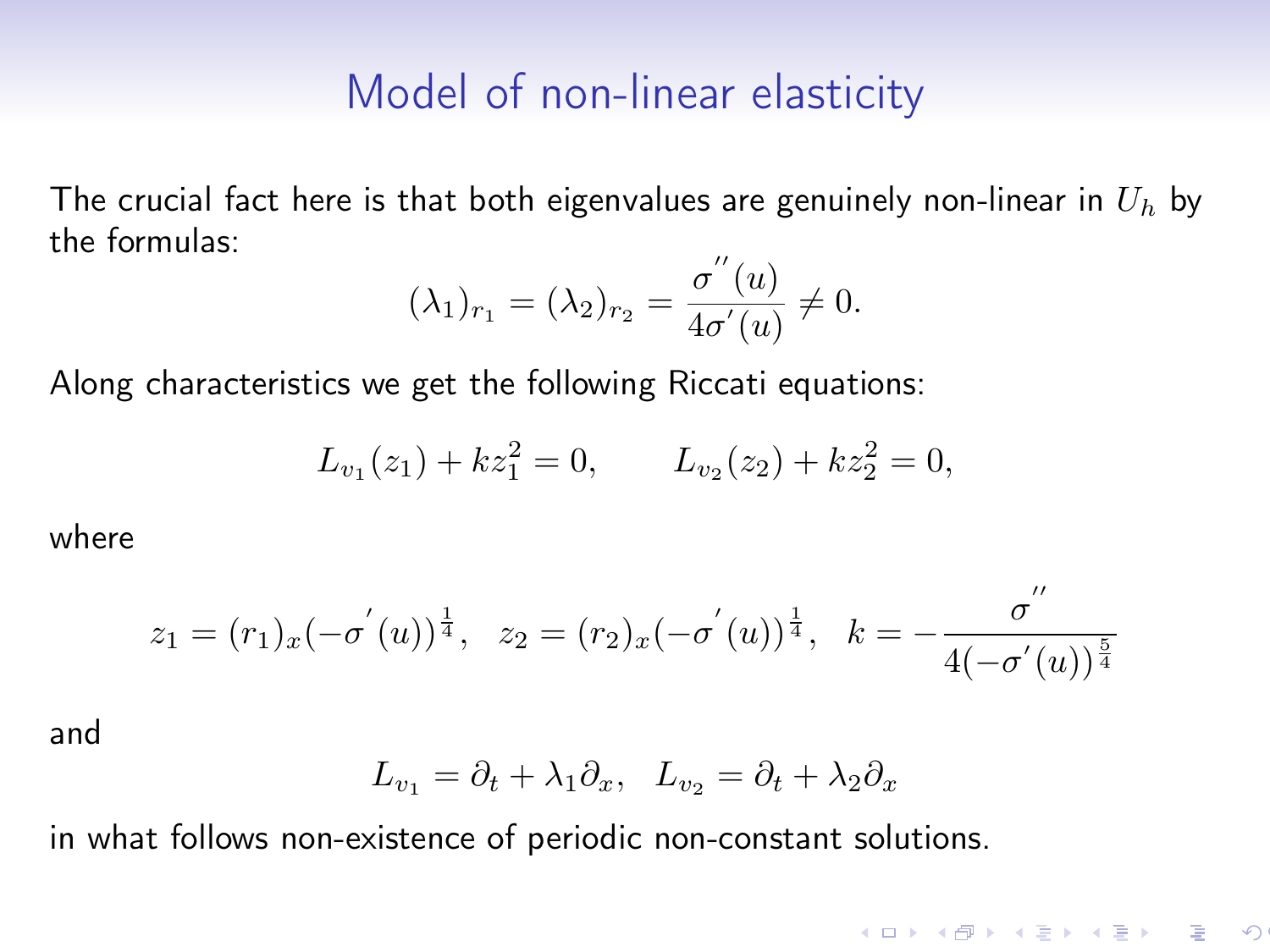# Integrable geodesic flow on the 2-torus

Let

$$
ds^2 = g_{ij}(x)dx^i dx^j, \qquad i, j = 1, 2
$$

be a Riemannian metric on  $\mathbb{T}^2$ . The geodesic flow is called *integrable* if the Hamiltonian system

$$
\dot{x}^i = \frac{\partial H}{\partial p_i},
$$
  $\dot{p}_i = -\frac{\partial H}{\partial x^i},$   $H = \frac{1}{2}g^{ij}p_ip_j$ 

possesses an additional first integral  $F: T^*\mathbb{T}^2 \to \mathbb{R}$  such that

$$
\dot{F} = \{F, H\} = \sum_{j=1}^{2} \left( \frac{\partial F}{\partial x^j} \frac{\partial H}{\partial p_j} - \frac{\partial F}{\partial p_j} \frac{\partial H}{\partial x^j} \right) = 0
$$

**K ロ ▶ K @ ▶ K ミ ▶ K ミ ▶ │ ミ │ り** 

and  $F$  is functionally independent with  $H$  almost everywhere.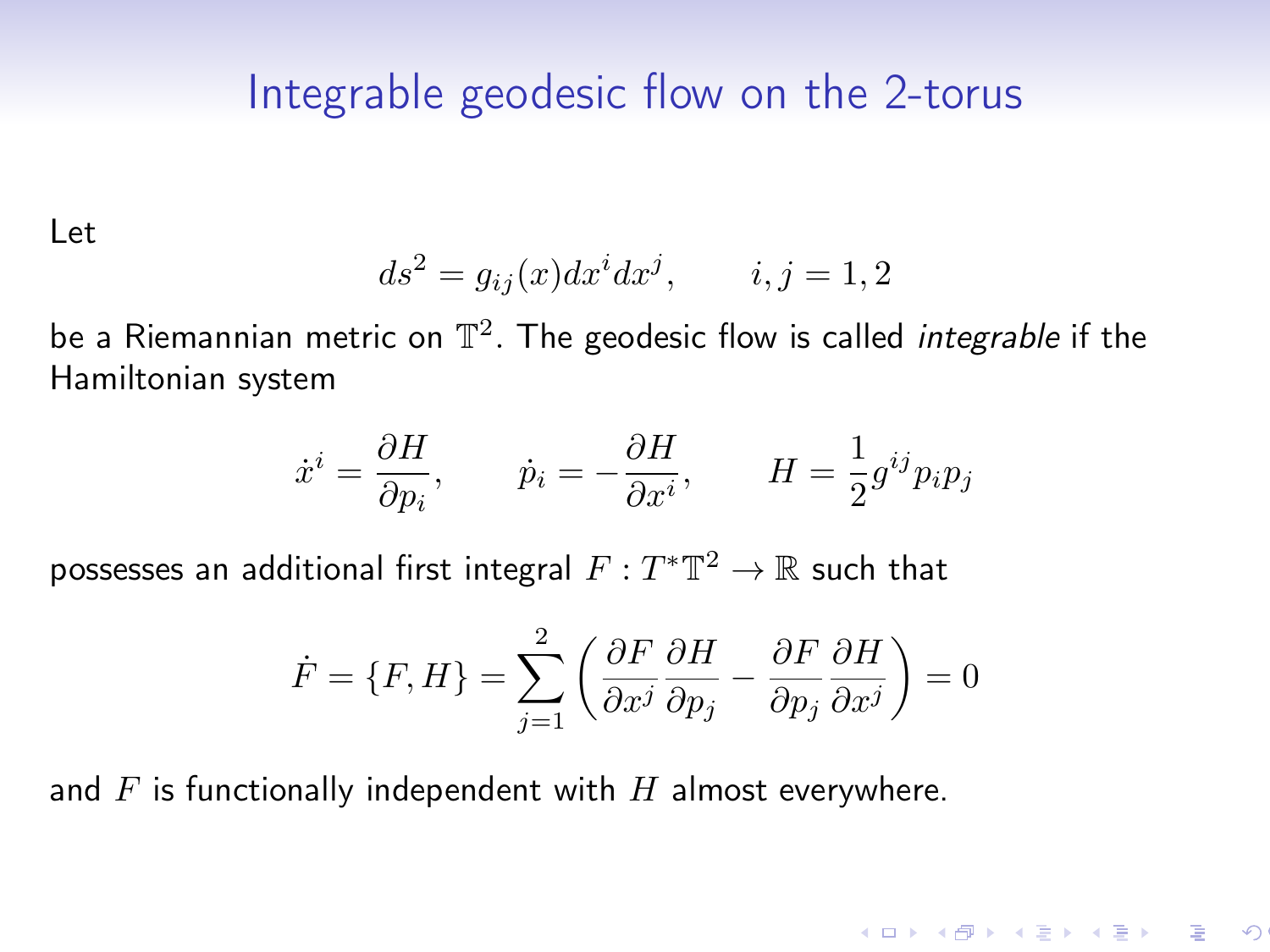# Polynomial in momenta first integrals

It is known that there exist metrics of two types on the 2-torus with an integrable geodesic flow, namely:

$$
ds^{2} = \Lambda(\alpha x^{1} + \beta x^{2})((dx^{1})^{2} + (dx^{2})^{2}),
$$
  
\n
$$
ds^{2} = (\Lambda_{1}(x^{1}) + \Lambda_{2}(x^{2})((dx^{1})^{2} + (dx^{2})^{2}).
$$

These metrics correspond to existence of an additional polynomial in momenta first integral of the first or of the second degree.

Hypothesis about the degree of first integrals (V.V. Kozlov). The maximal degree of any *irreducible* polynomial in momenta first integral of geodesic flow on a surface of genus q seems to be not larger than  $4 - 2q$ .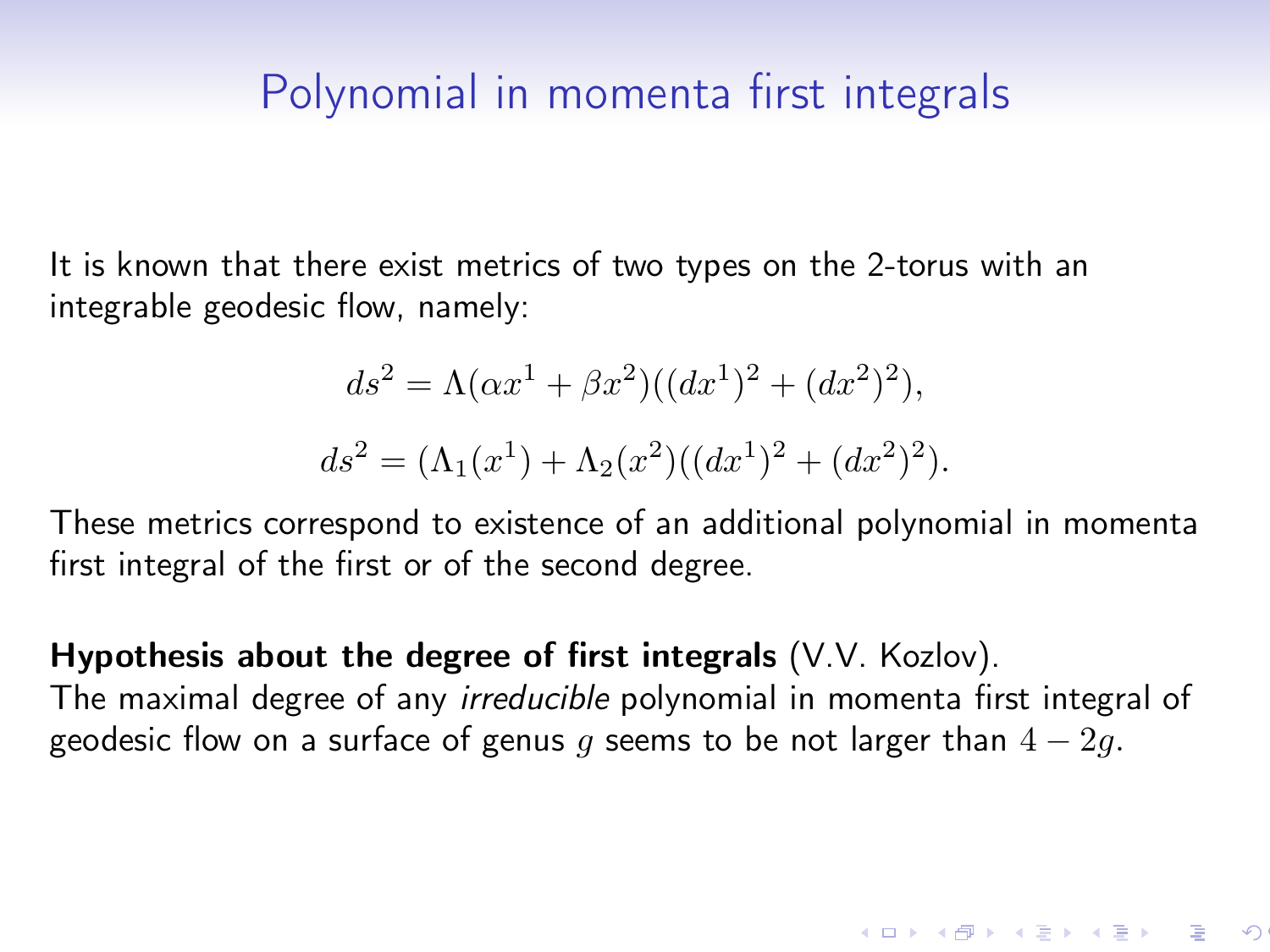## Integrable geodesic flow on the 2-torus

Theorem (Bialy, M.)

If the Hamiltonian system has an integral F which is a homogeneous polynomial of degree n, then on the covering plane  $\mathbb{R}^2$  there exist the global semi-geodesic coordinates  $(t, x)$  such that

$$
ds^{2} = g^{2}(t, x)dt^{2} + dx^{2}, \qquad H = \frac{1}{2}(\frac{p_{1}^{2}}{g^{2}} + p_{2}^{2})
$$

 $\sim$ 

and F can be written in the form:

$$
F_n = \sum_{k=0}^{n} \frac{a_k(t, x)}{g^{n-k}} p_1^{n-k} p_2^k.
$$

Here the last two coefficients can be normalized by the following way:

$$
a_{n-1} = g, \ a_n = 1.
$$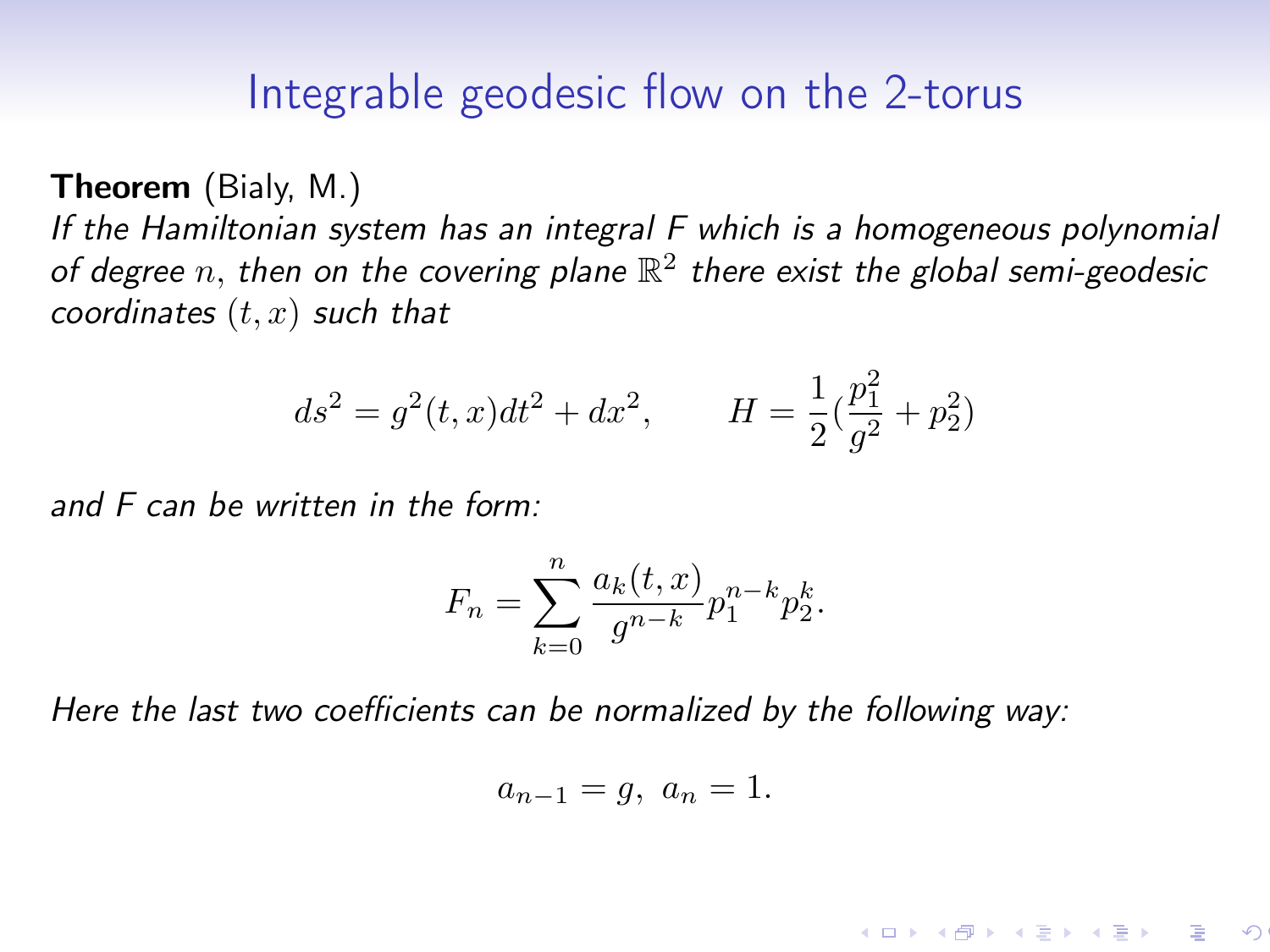#### Integrable geodesic flow on the 2-torus

The condition  $\{F, H\} = 0$  is equivalent to the quasi-linear PDEs

$$
U_t + A(U)U_x = 0,\t\t(1)
$$

.

 $\circ$ 

where  $U^T = (a_0, \ldots, a_{n-1}), a_{n-1} = g,$ 

$$
A = \begin{pmatrix} 0 & 0 & \dots & 0 & 0 & a_1 \\ a_{n-1} & 0 & \dots & 0 & 0 & 2a_2 - na_0 \\ 0 & a_{n-1} & \dots & 0 & 0 & 3a_3 - (n-1)a_1 \\ \dots & \dots & \dots & \dots & \dots & \dots \\ 0 & 0 & \dots & a_{n-1} & 0 & (n-1)a_{n-1} - 3a_{n-3} \\ 0 & 0 & \dots & 0 & a_{n-1} & na_n - 2a_{n-2} \end{pmatrix}
$$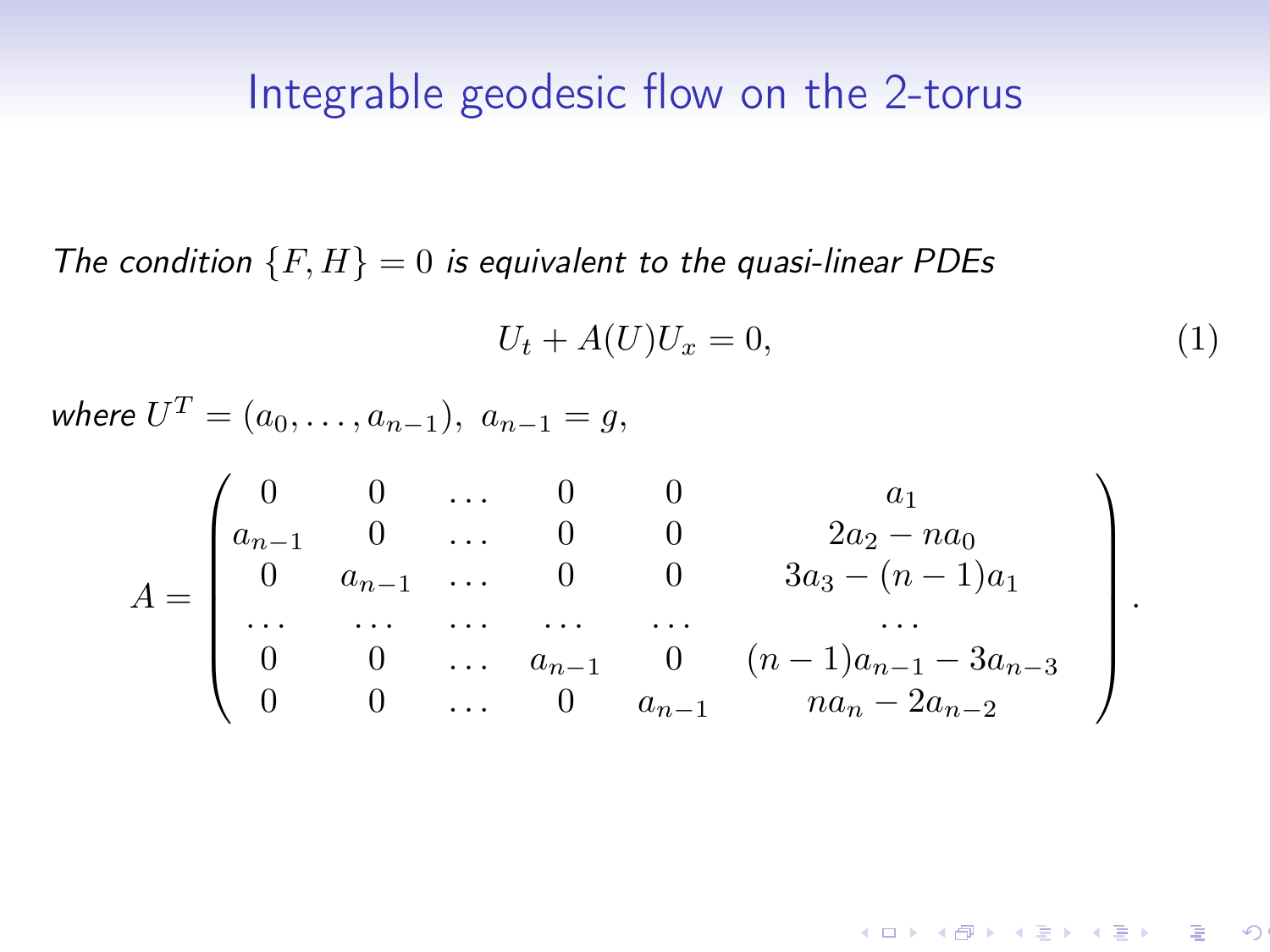## Semi-Hamiltonian systems

Theorem (Bialy, M.) (1) is semi-Hamiltonian system. Namely, there is a regular change of variables

 $U \mapsto (G_1(U), \ldots, G_n(U))$ 

such that for some  $F_1(U), \ldots, F_n(U)$  the following conservation laws hold:

$$
(G_i(U))_x + (F_i(U))_y = 0, \quad i = 1, ..., n.
$$

Moreover, in the hyperbolic domain, where eigenvalues  $\lambda_1, \ldots, \lambda_n$  of A(U) are real and pairwise distinct, there exists a change of variables

$$
U \mapsto (r_1(U), \ldots, r_n(U))
$$

such that the system can be written in Riemannian invariants:

$$
(r_i)_x + \lambda_i(r)(r_i)_y = 0, \qquad i = 1, \ldots, n.
$$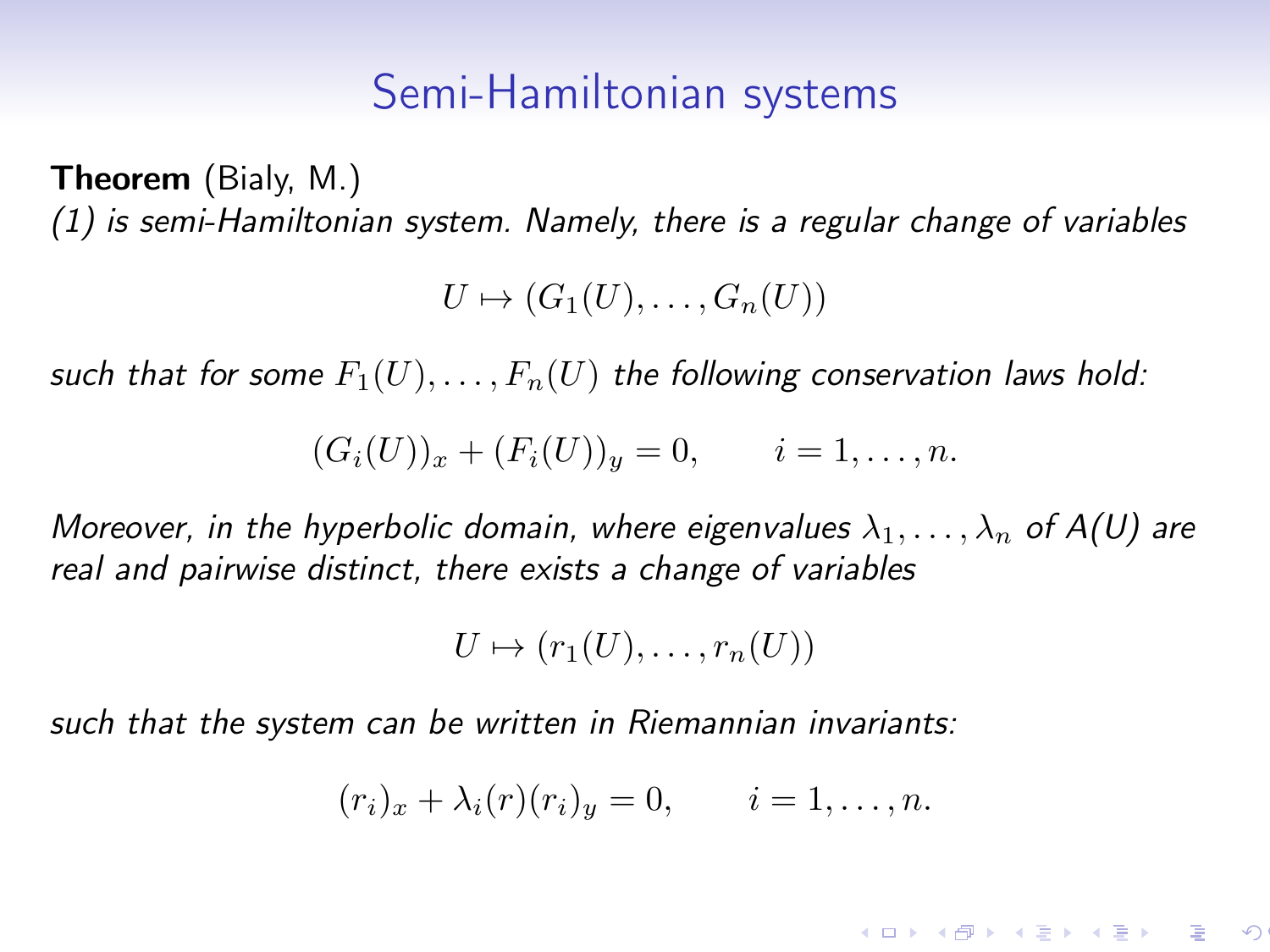# Geodesic flow on the 2-torus in elliptic region

The question of integrability of the geodesic flow is convenient to study in semi-geodesic coordinates:

$$
ds^{2} = g^{2}(t, x)dt^{2} + dx^{2}, \qquad H = \frac{1}{2}(\frac{p_{1}^{2}}{g^{2}} + p_{2}^{2})
$$

and F can be written in the form:

$$
F_n = \sum_{k=0}^{n} \frac{a_k(t, x)}{g^{n-k}} p_1^{n-k} p_2^k.
$$

Theorem (Bialy, M.)

Let  $n = 4$ , then in the elliptic regions the following alternative holds: either metric is flat or  $F_4$  is reducible, that is it can be expressed as:

$$
F_4 = k_1 F_2^2 + 2k_2 H F_2 + 4k_3 H^2
$$

where  $F_2$  is a polynomial of degree 2 which is an integral of the geodesic flow in the elliptic region and  $k_i$  are constants.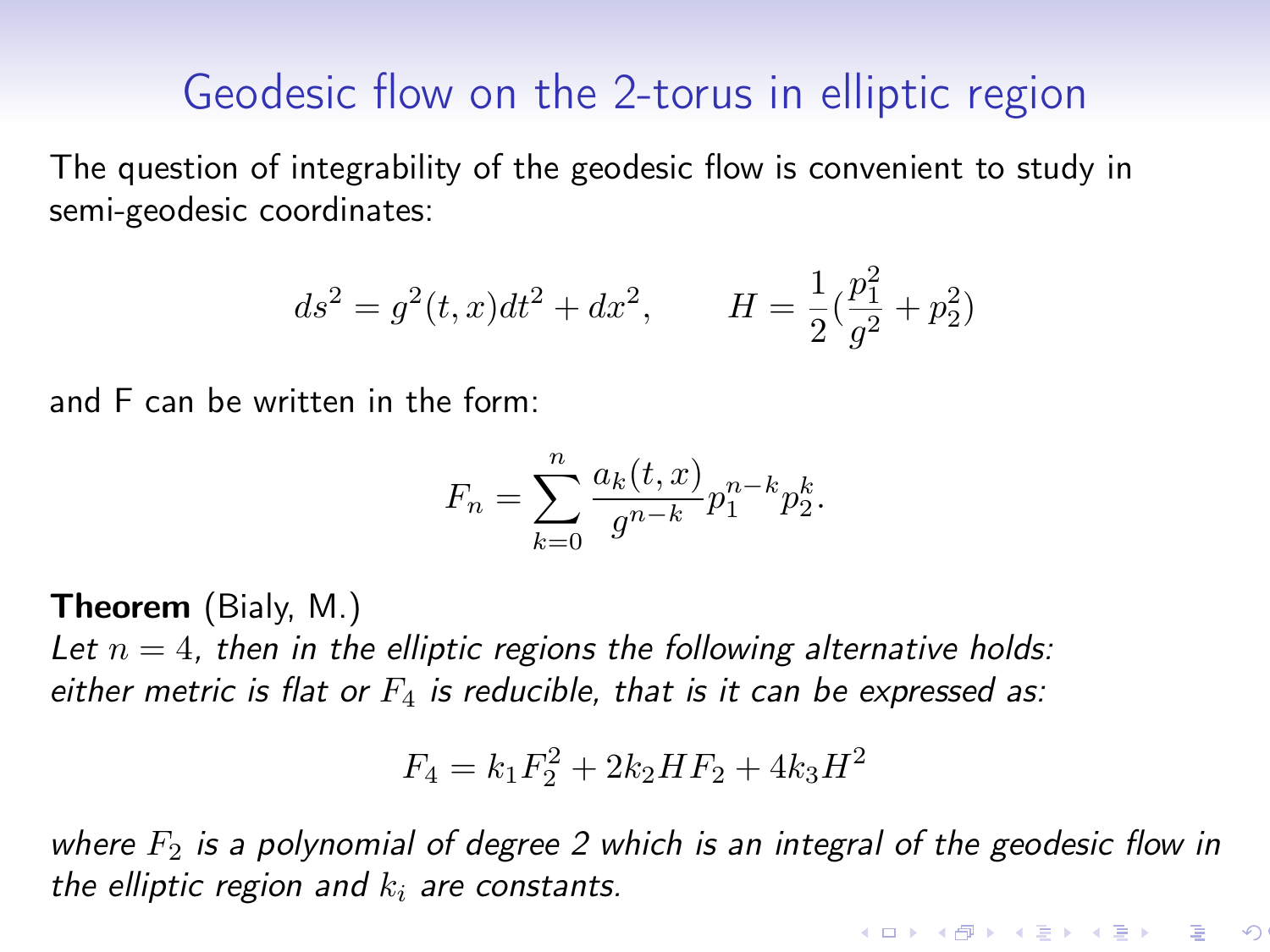# Geodesic flow on the 2-torus in elliptic region

The following theorem is crucial in proof of the previous one.

Theorem (Bialy, M.) Assume that  $\Omega_e = \mathbb{T}^2$  and assume that for all  $(t,x)$  the polynomial  $G_4$  has 4 distinct roots, 2 – complex conjugate  $s_{1,2} = \alpha \pm i\beta$  and 2 real  $s_{3,4}$ . Assume also that the imaginary part of Riemann invariants  $r_{1,2}$  does not vanish. Then the real eigenvalues  $\lambda_{3,4} = gs_{3,4}$  are necessarily genuinely non-linear and therefore the corresponding Riemann invariants are constants. In particular all  $a_i$  must be constant, and so the metric is flat.

<br>K ロ ▶ K @ ▶ K 경 ▶ K 경 ▶ X 경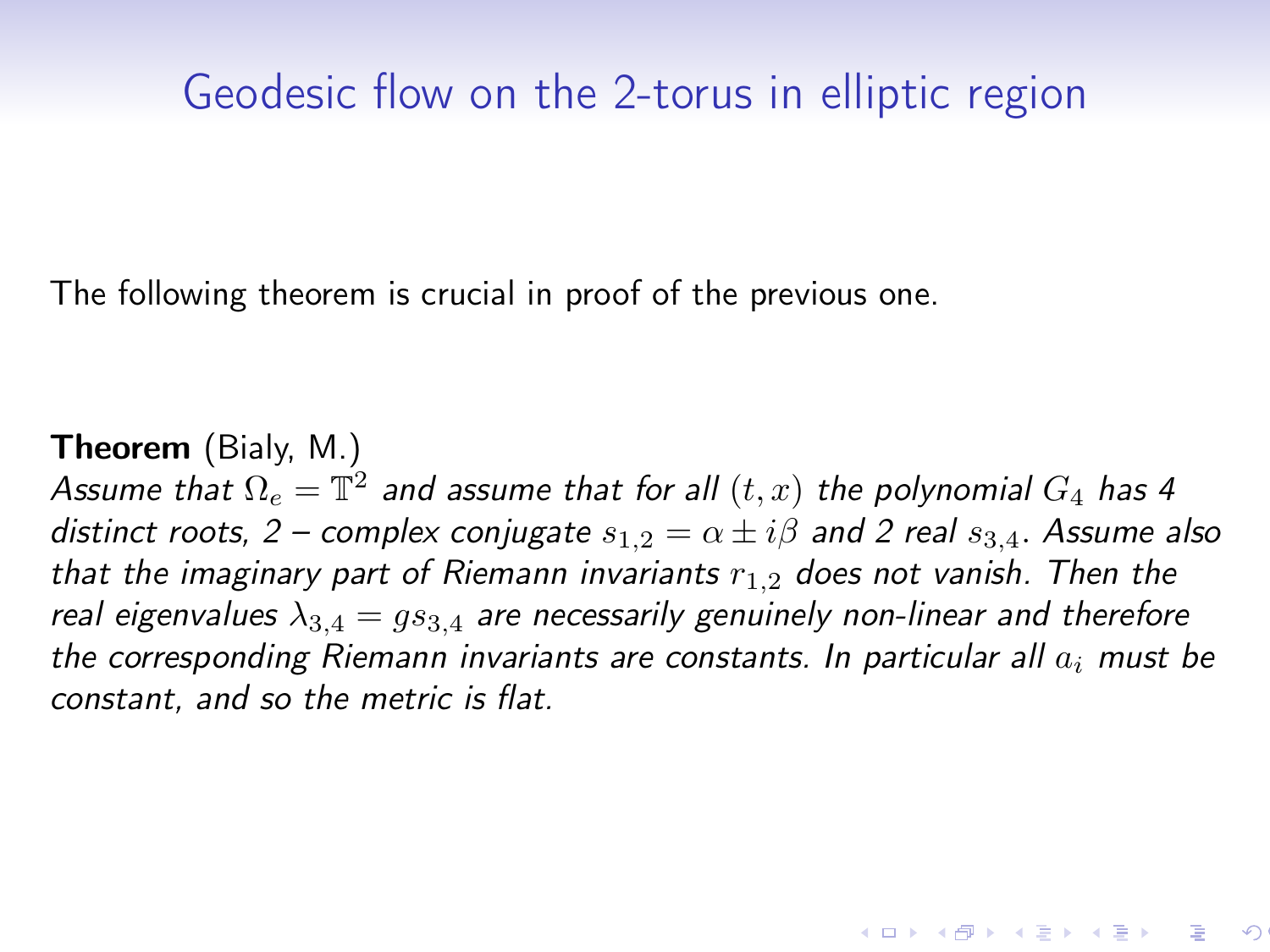# Magnetic geodesic flow

Consider Hamiltonian system

$$
\dot{x}^j = \{x^j, H\}_{mg}, \qquad \dot{p}_j = \{p_j, H\}_{mg}, \qquad j = 1, 2
$$

on a 2-torus in magnetic field with  $H=\frac{1}{2}g^{ij}p_ip_j$  and the Poisson bracket:

$$
\{F, H\}_{mg} = \sum_{i=1}^{2} \left( \frac{\partial F}{\partial x^i} \frac{\partial H}{\partial p_i} - \frac{\partial F}{\partial p_i} \frac{\partial H}{\partial x^i} \right) + \Omega(x^1, x^2) \left( \frac{\partial F}{\partial p_1} \frac{\partial H}{\partial p_2} - \frac{\partial F}{\partial p_2} \frac{\partial H}{\partial p_1} \right). \tag{6}
$$

#### Example

Let  $ds^2 = \Lambda(y) (dx^2 + dy^2)$  and the magnetic form  $\omega = -u'(y) dx \wedge dy$ . Then the magnetic geodesic flow is integrable and the first integral is linear in momenta:

$$
F_1 = p_1 + u(y).
$$

 $\infty$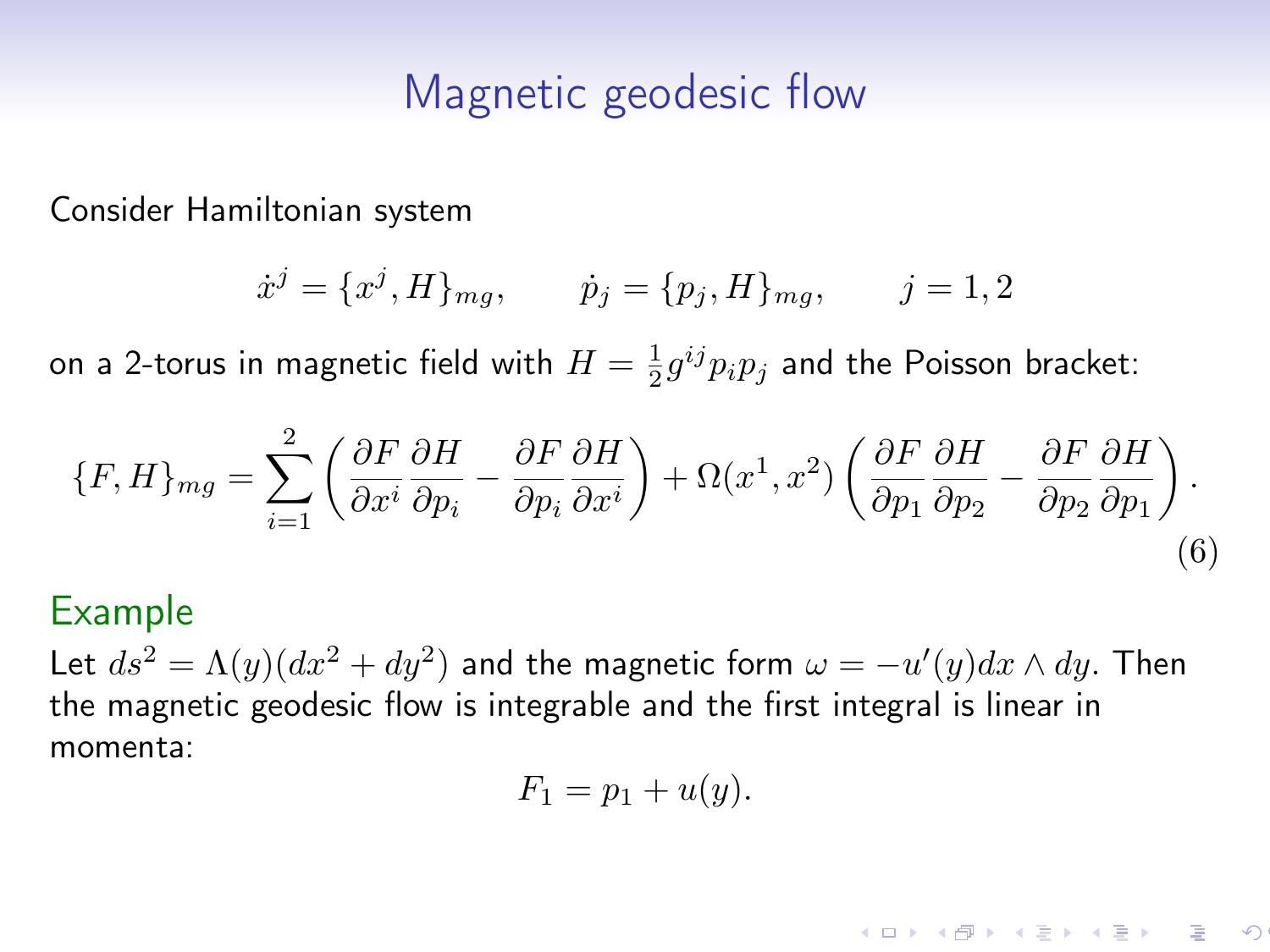# Main results

#### Theorem

There exist real analytic Riemannian metrics on the 2-torus which are arbitrary close to the Liouville metrics (and different from them) and a non-zero analytic magnetic fields such that magnetic geodesic flows on the energy level  $\{H=\frac{1}{2}\}$ have polynomial in momenta first integral of degree two.

#### Theorem

Consider the magnetic flow of the Riemannian metric  $ds^2 = \Lambda (dx^2 + dy^2)$  with the non-zero magnetic form  $\omega$ . Suppose the magnetic flow admits a first integral  $F_2$  on all energy levels such that  $F_2$  is quadratic in momenta. Then in some coordinates the functions  $\Lambda$ ,  $\Omega$  have the form of the Example 1, so there exists another integral  $F_1$  linear in momenta and  $F_2$  can be written as a combination of  $H$  and  $F_1$ .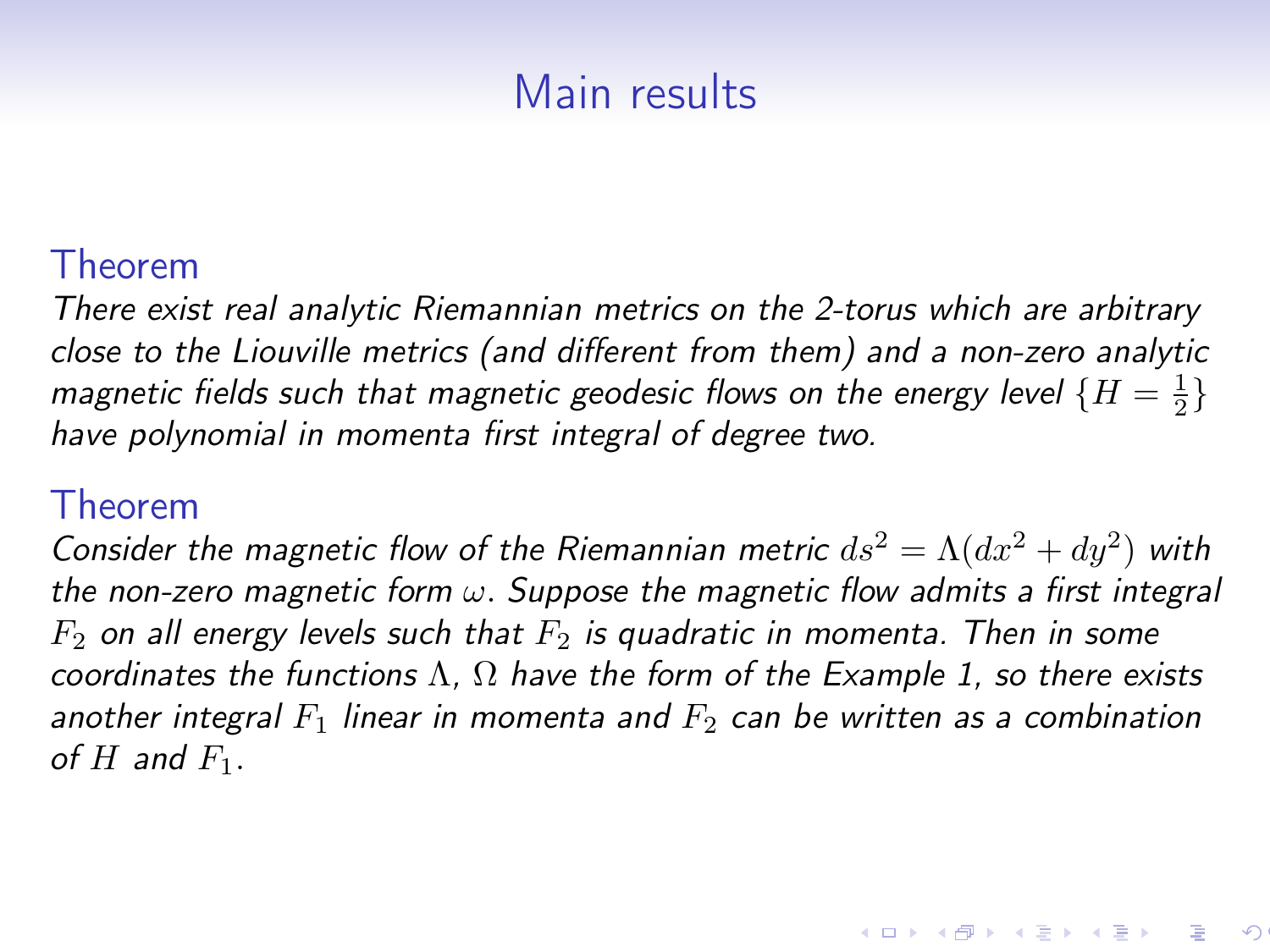#### Magnetic geodesic flow

Choose the conformal coordinates  $(x, y)$ , such that  $ds^2 = \Lambda(x, y)(dx^2 + dy^2)$ ,  $H=\frac{p_1^2+p_2^2}{p_1^2+\cdots p_n^2}$ . On the fixed energy level  $H=\frac{1}{2}$  one can parameterize momenta by the following way:

$$
p_1 = \sqrt{\Lambda} \cos \varphi, \qquad p_2 = \sqrt{\Lambda} \sin \varphi.
$$

Hamiltonian equations take the form

$$
\dot{x} = \frac{\cos \varphi}{\sqrt{\Lambda}}, \qquad \dot{y} = \frac{\sin \varphi}{\sqrt{\Lambda}}, \qquad \dot{\varphi} = \frac{\Lambda_y}{2\Lambda\sqrt{\Lambda}}\cos \varphi - \frac{\Lambda_x}{2\Lambda\sqrt{\Lambda}}\sin \varphi - \frac{\Omega}{\Lambda}.
$$

We shall search  $F$  in the form

$$
F(x, y, \varphi) = \sum_{k=-N}^{k=N} a_k(x, y) e^{ik\varphi}.
$$
 (7)

Here  $a_k = u_k + iv_k$ ,  $a_{-k} = \bar{a}_k$ . Condition  $F = \{F, H\}_{mg} = 0$  is equivalent to the following equation

$$
F_x \cos \varphi + F_y \sin \varphi + F_\varphi \left( \frac{\Lambda_y}{2\Lambda} \cos \varphi - \frac{\Lambda_x}{2\Lambda} \sin \varphi - \frac{\Omega}{\sqrt{\Lambda}} \right) = 0. \tag{8}
$$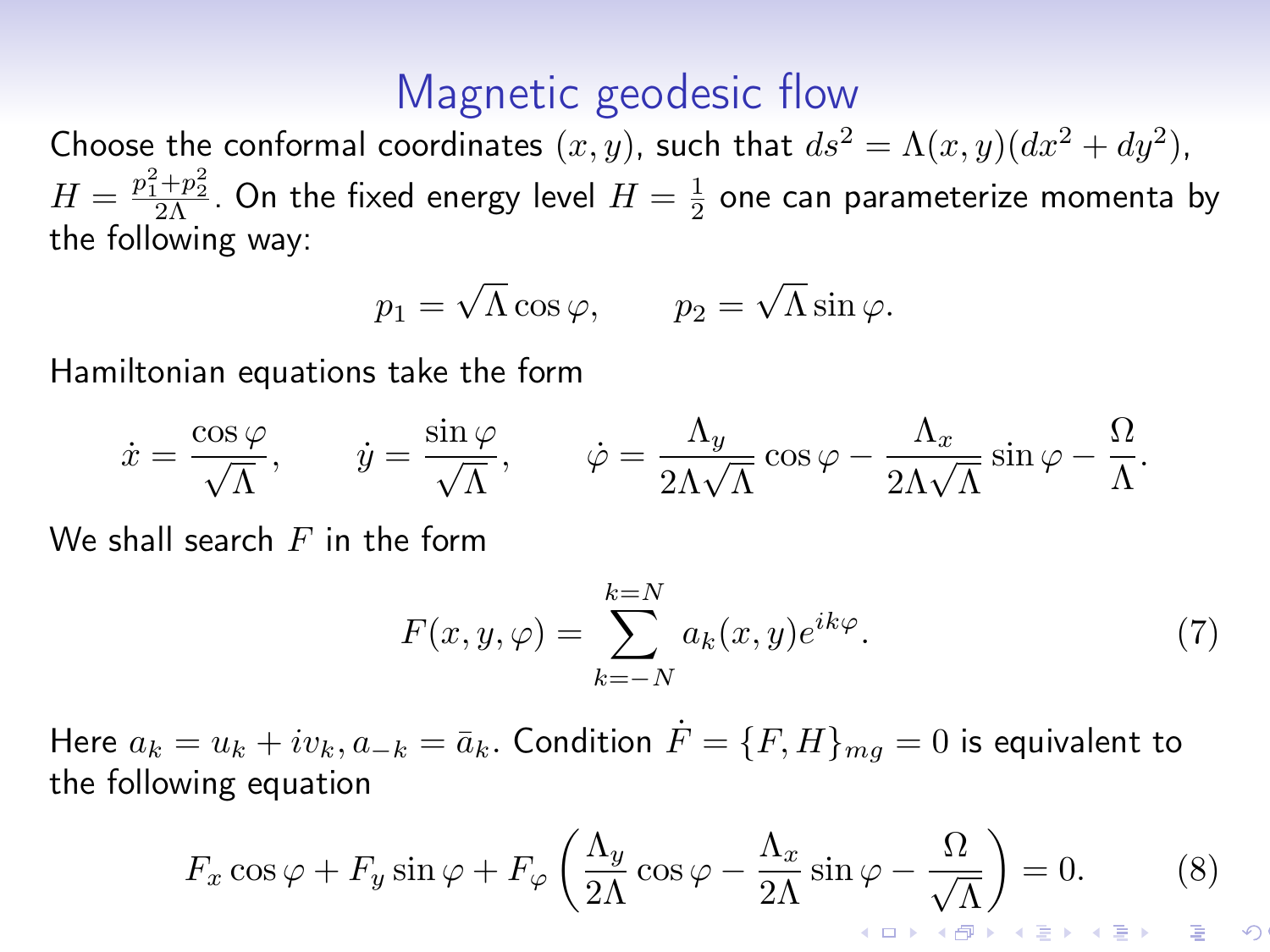# Magnetic geodesic flow

Substituted (7) to (8), all the coefficients of  $e^{ik\varphi}$  must be equal to zero. One obtains

$$
\frac{\Lambda_y}{2\Lambda} \frac{i(k-1)a_{k-1} + i(k+1)a_{k+1}}{2} - \frac{\Lambda_x}{2\Lambda} \frac{i(k-1)a_{k-1} - i(k+1)a_{k+1}}{2i} + \frac{(a_{k-1})_x + (a_{k+1})_x}{2} + \frac{(a_{k-1})_y - (a_{k+1})_y}{2i} - \frac{ik\Omega a_k}{\sqrt{\Lambda}} = 0,
$$
\n(9)

where  $k = 0, \ldots, N + 1, a_k = 0$  while  $k > N$ .

One can eliminate  $\Omega$  from this system thus obtaining the quasilinear PDEs on  $a_j$  and  $\Lambda$  of a kind

$$
A(U)U_x + B(U)U_y = 0,\t\t(10)
$$

where  $U = (\Lambda, u_0, u_1, \ldots, u_{N-1}, v_1, \ldots, v_{N-1})^T$ .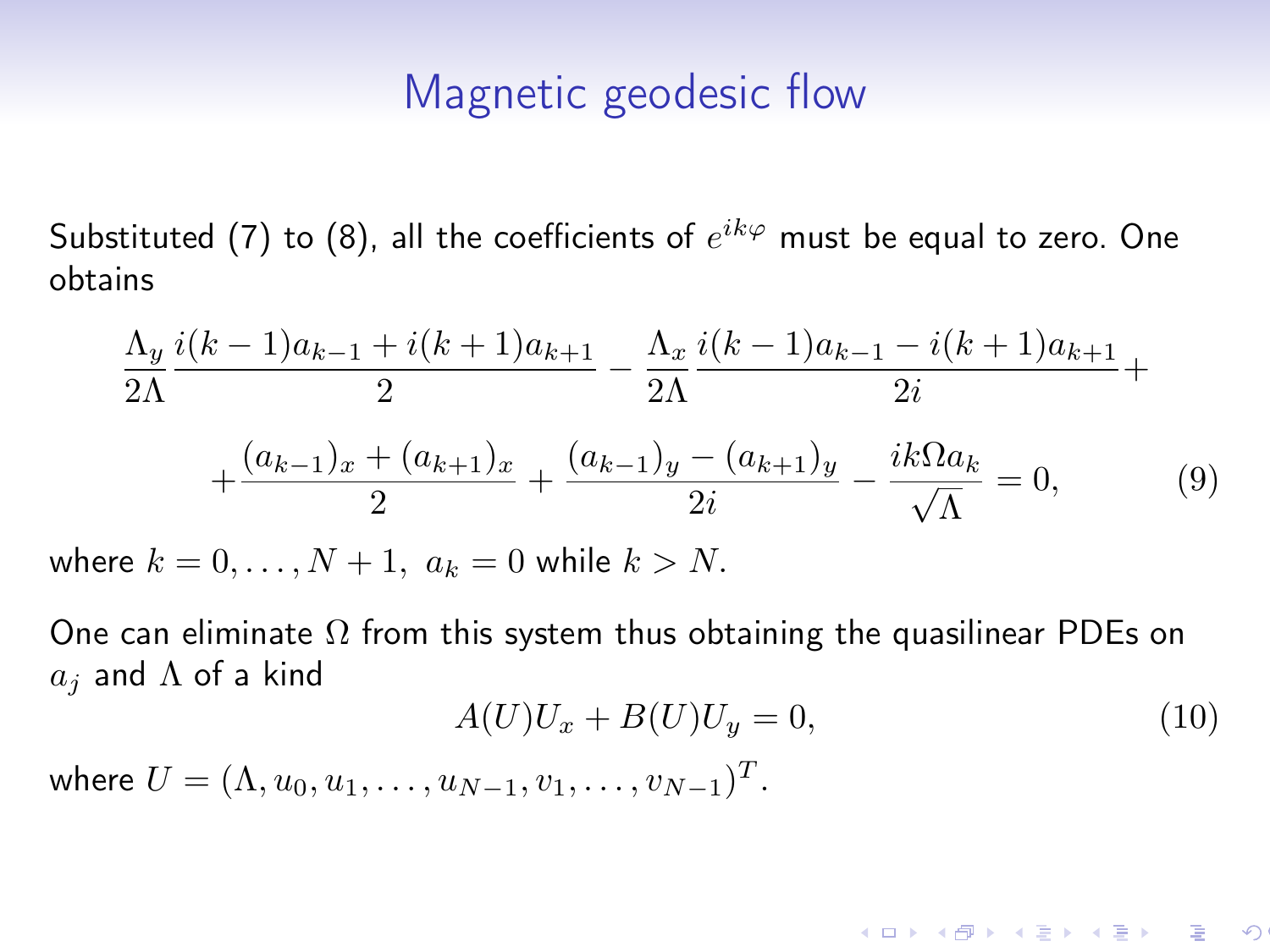#### Semi-Hamiltonian system

Let  $N = 2$ . Then (10) takes the form

$$
A(U)U_x + B(U)U_y = 0,
$$

where

$$
A = \begin{pmatrix} 0 & 0 & 1 & 0 \\ f & 0 & \Lambda & 0 \\ 2 & 1 & 0 & \frac{g}{2} \\ 0 & 0 & 0 & -\frac{f}{2} \end{pmatrix}, \qquad B = \begin{pmatrix} 0 & 0 & 1 & 0 \\ -g & 0 & 0 & -\Lambda \\ 0 & 0 & -\frac{g}{2} & 0 \\ 2 & -1 & \frac{f}{2} & 0 \end{pmatrix}, \qquad (11)
$$

$$
U = (\Lambda, u_0, f, g)^T, \qquad f = \frac{u_1}{\sqrt{\Lambda}}, \qquad g = \frac{v_1}{\sqrt{\Lambda}}.
$$

Magnetic field takes the form:  $rac{1}{4}(g_x - f_y).$ 

System (10) is proved to be semi-Hamiltonian (by M. Bialy, A.E. Mironov) and Egorov system (by S.V. Agapov, M. Bialy, A.E. Mironov) for any  $N$ .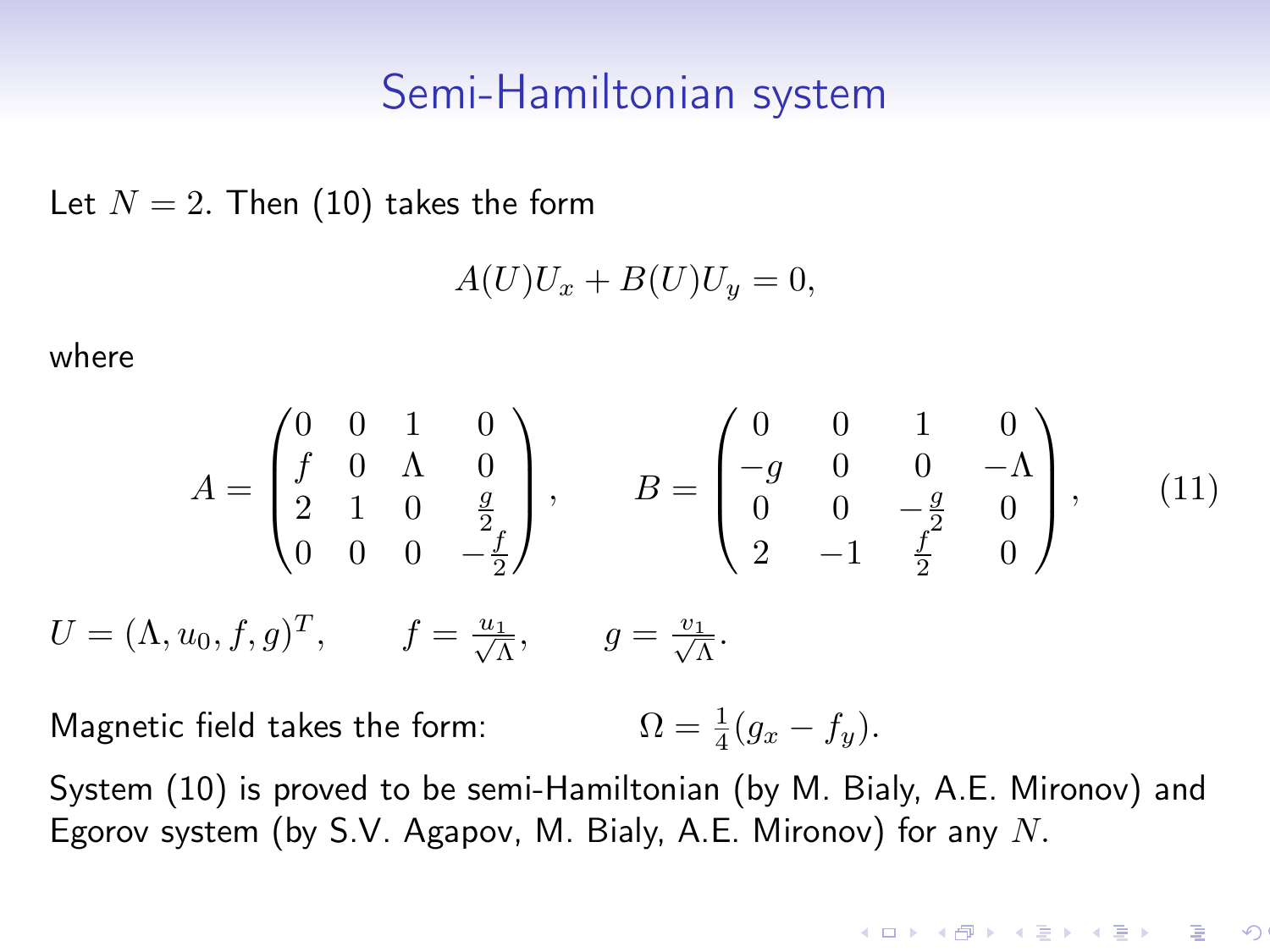# Crucial construction

One can check that

$$
U_0(x,y) = \begin{pmatrix} \Lambda_1(x) + \Lambda_2(y) \\ 2\Lambda_2(y) - 2\Lambda_1(x) \\ 0 \\ 0 \end{pmatrix}
$$
 (12)

is the solution of the system (11), where  $\Lambda_1(x)$  and  $\Lambda_2(y)$  are periodic positive functions:  $\Lambda_1(x+1) = \Lambda_1(x)$ ,  $\Lambda_2(y+1) = \Lambda_2(y)$ . This solution corresponds to the case of geodesic flow of the Liouville metric with zero magnetic field having the first integral of the second degree of the form

$$
F_2 = \frac{\Lambda_2(y)p_1^2 - \Lambda_1(x)p_2^2}{\Lambda_1(x) + \Lambda_2(y)}.
$$

 $\Lambda_1$  and  $\Lambda_2$  are assumed to be real analytic functions.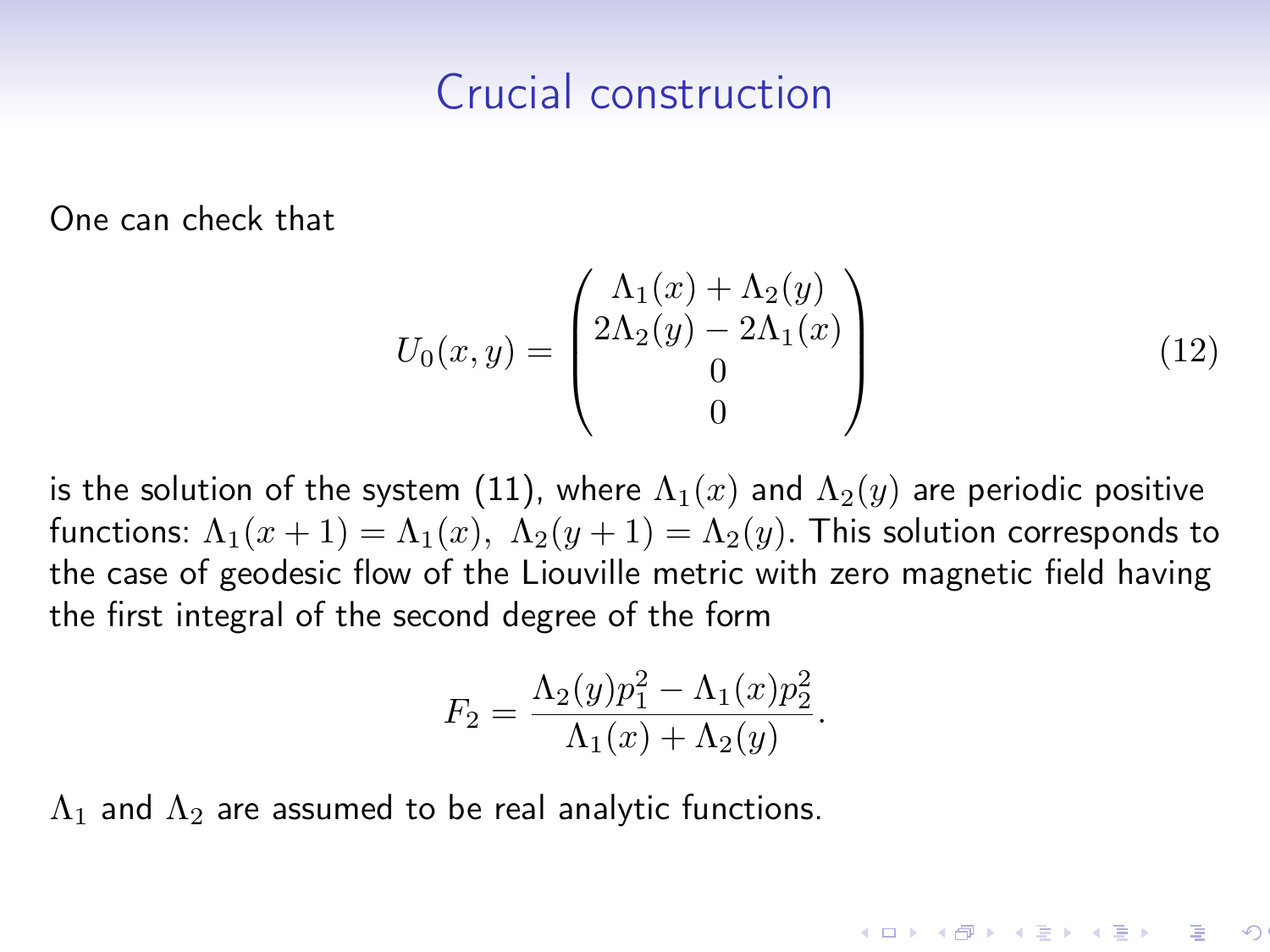Introduce the following evolution equations:

$$
U_t = A_1(U)U_x + B_1(U)U_y,
$$
\n(13)

where

$$
A_1 = \begin{pmatrix} g & 0 & 0 & \Lambda \\ -2g & g & 0 & -2\Lambda \\ 0 & 0 & 0 & 0 \\ 0 & -2 & 0 & 0 \end{pmatrix}, \qquad B_1 = \begin{pmatrix} f & 0 & \Lambda & 0 \\ 2f & f & 2\Lambda & 0 \\ 0 & 2 & 0 & 0 \\ 0 & 0 & 0 & 0 \end{pmatrix}.
$$

This system defines the symmetry of the system (11) so that the flow of (13) transforms solutions to solutions as we shall prove below.

Next we apply the following consequence of Cauchy–Kowalevskaya theorem:

#### Lemma

The Cauchy problem for the system (13) with the initial data

$$
U(x, y, t) |_{t=0} = U_0(x, y)
$$
\n(14)

has a unique analytic periodic  $(U(x + 1, y, t) = U(x, y + 1, t) = U(x, u, t))$ solution for t small enough.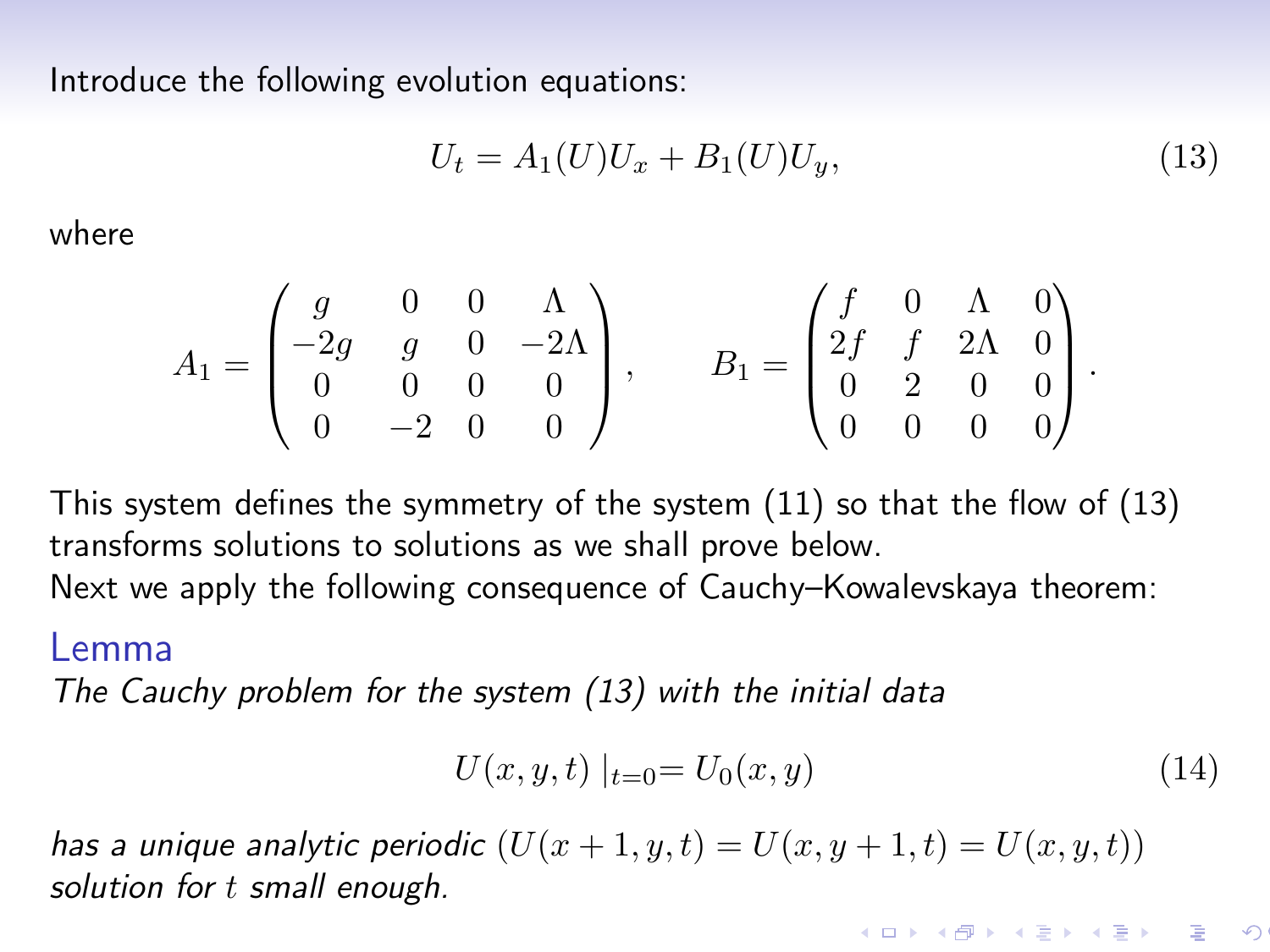Let us prove that  $U(x, y, t)$  constructed in Lemma 1 is a solution of our system (9) for all small t. We denote by  $\tilde{V}(x, y, t)$  the following real analytic vector function

$$
\tilde{V} = A(U)U_x + B(U)U_y.
$$

By our construction  $\tilde{V}(x, y, 0) = 0$ . We have to prove that  $\tilde{V} \equiv 0$ . Denote

$$
\tilde{V} = \begin{pmatrix} V_1 \\ V_2 \\ V_3 \\ V_4 \end{pmatrix}, \qquad V = \begin{pmatrix} V_2 \\ V_3 \\ V_4 \end{pmatrix}.
$$

By direct calculations using (13) one can check that  $\tilde{V}$  satisfies the following system of equations:

$$
\begin{pmatrix} V_1 \\ V_2 \\ V_3 \\ V_4 \end{pmatrix}_t = A_2 \begin{pmatrix} V_1 \\ V_2 \\ V_3 \\ V_4 \end{pmatrix}_x + B_2 \begin{pmatrix} V_1 \\ V_2 \\ V_3 \\ V_4 \end{pmatrix}_y + C_2 \begin{pmatrix} V_1 \\ V_2 \\ V_3 \\ V_4 \end{pmatrix} + D_2 \begin{pmatrix} V_1^2 \\ V_1 V_2 \\ V_1 V_3 \\ V_2 V_3 \end{pmatrix} . \tag{15}
$$

.<br>K ロ X (*団* X ( ) K ( ) X ( ) X () ) )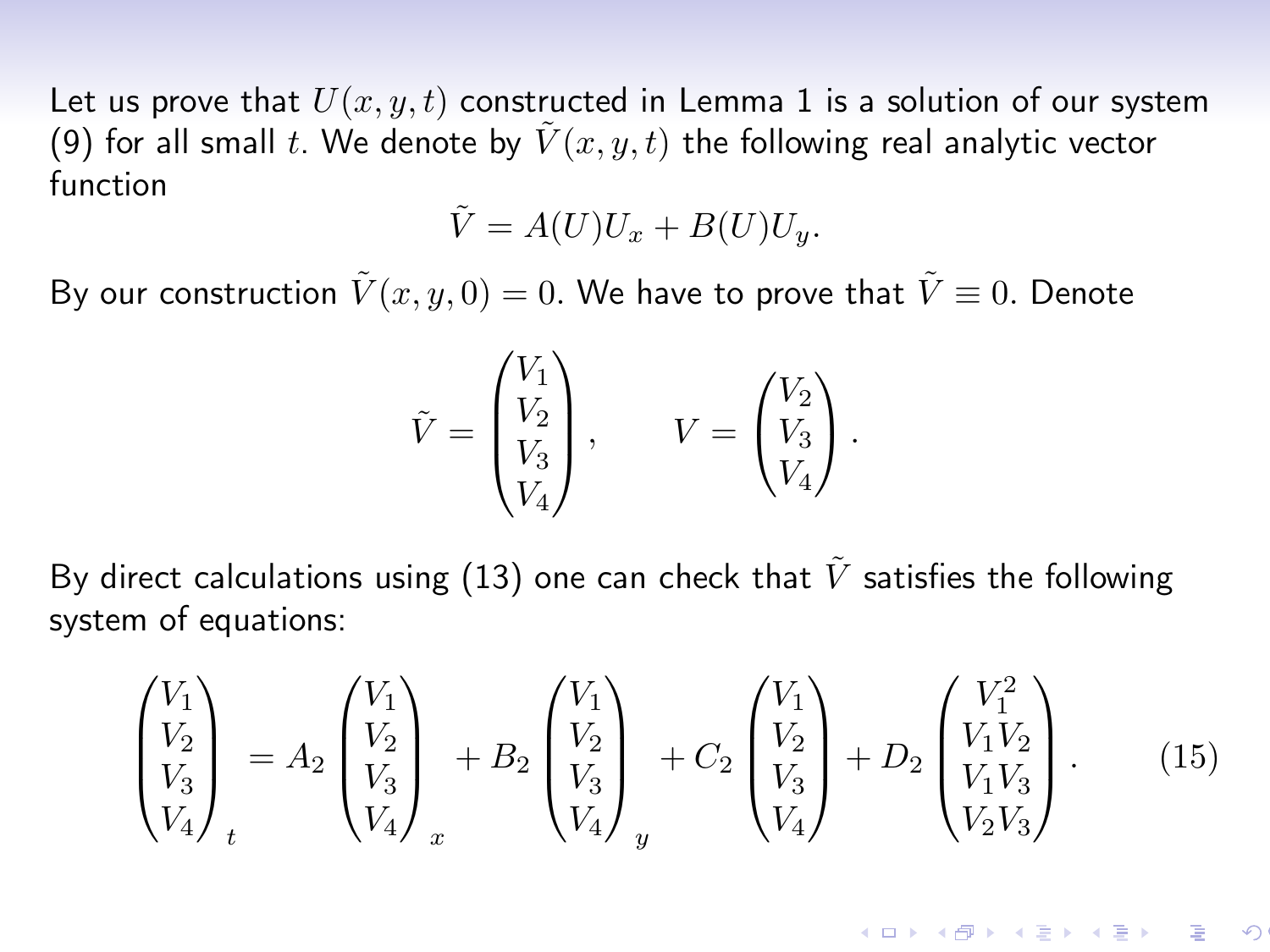Here

$$
A_2 = \begin{pmatrix} 0 & 0 & 0 & 0 \\ -g\Lambda & g & 0 & -2\Lambda \\ 0 & 0 & 0 & 0 \\ 2\Lambda & -2 & f & g \end{pmatrix}, \qquad B_2 = \begin{pmatrix} 0 & 0 & 0 & 0 \\ f\Lambda & f & 2\Lambda & 0 \\ 2\Lambda & 2 & f & g \\ 0 & 0 & 0 & 0 \end{pmatrix},
$$

$$
C_2 = \begin{pmatrix} 0 & 0 & 0 & 0 \\ c_1 & c_2 & c_3 & -2\Lambda_x \\ c_4 & 0 & f_y & -f_x \\ c_5 & 0 & -g_y & g_x \end{pmatrix}, \qquad D_2 = \begin{pmatrix} 0 & 0 & 0 & 0 \\ -\frac{f\Lambda}{g} & -\frac{f}{g} & -\frac{4\Lambda}{g} & -\frac{4}{g} \\ 0 & 0 & 0 & 0 \\ 0 & 0 & 0 & 0 \end{pmatrix},
$$

where

$$
c_1 = \frac{2\Lambda f_x f + (f^2 - g^2 + 4\Lambda)\Lambda_x + 2\Lambda u_{0_x}}{g}, \ c_2 = \frac{2(gg_x + 2\Lambda_x + u_{0_x})}{g},
$$
  

$$
c_3 = \frac{4\Lambda f_x + 2f\Lambda_x}{g}, \ c_4 = 4\Lambda_y + \frac{1}{2}f(f_y - g_x), \ c_5 = 4\Lambda_x - \frac{1}{2}g(f_y - g_x).
$$

K ロ K イ団 K K モ K K モ K Y D → 「 モ | イ ヨ K Y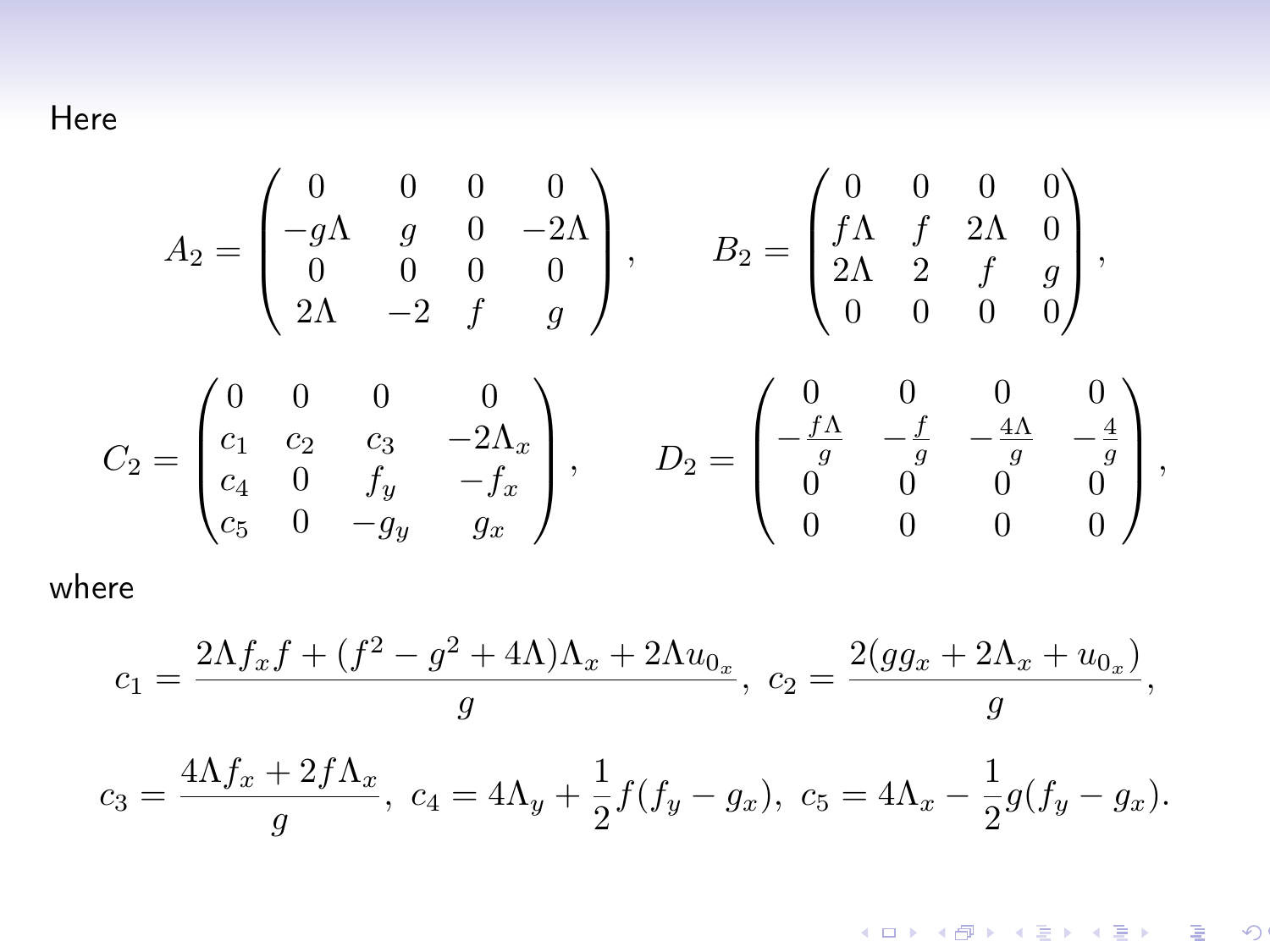# References

- Agapov S.V.: On the integrable magnetic geodesic flow on a 2-torus. [Russian] Siberian Electronic Mathematical Reports, 12, 868–873 (2015).
- F. Bialy M.L., Mironov A.E.: New semi-hamiltonian hierarchy related to integrable magnetic flows on surfaces, Cent. Eur. J. Math., 10:5, 1596–1604 (2012).
- 量 Bialy M.L., Mironov A.E.: Rich quasi-linear system for integrable geodesic flow on 2-torus, Discrete and Continuous Dynamical Systems - Series A, 29:1, 81–90 (2011).
- Bialy M.L., Mironov A.E.: Integrable geodesic flows on 2-torus: formal 聶 solutions and variational principle, J. Geom. and Phys., 87:1, 39–47 (2015).
- F Bialy M.L., Mironov A.E.: Cubic and quartic integrals for geodesic flow on 2-torus via a system of the hydrodynamic type, Nonlinearity, 24:12, 3541–3554 (2011).
- Bialy M.L., Mironov A.E.: From polynomial integrals of Hamiltonian flows to a model of non-linear elasticity, Journal of Differential Equations, 255:10, 3434–3446 (2013).